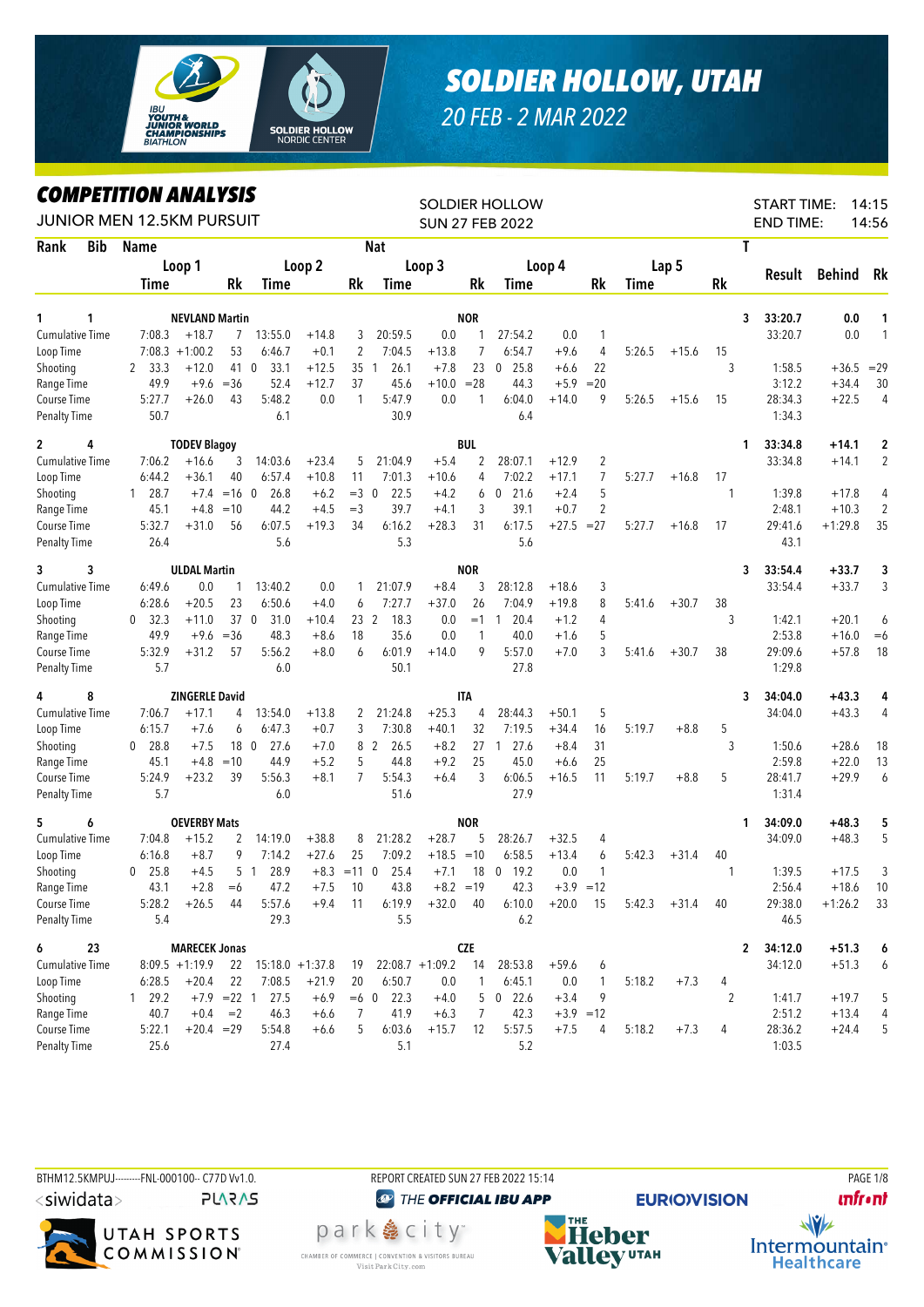| <b>Bib</b><br>Rank                  | <b>Name</b>          |                                         |                 |                                  |                              |             | <b>Nat</b>                       |                                        |                       |                                |                              |                |        |         |                     | T                       |                         |                     |
|-------------------------------------|----------------------|-----------------------------------------|-----------------|----------------------------------|------------------------------|-------------|----------------------------------|----------------------------------------|-----------------------|--------------------------------|------------------------------|----------------|--------|---------|---------------------|-------------------------|-------------------------|---------------------|
|                                     |                      | Loop 1                                  |                 |                                  | Loop 2                       |             |                                  | Loop 3                                 |                       |                                | Loop 4                       |                |        | Lap 5   |                     |                         |                         |                     |
|                                     | Time                 |                                         | Rk              | Time                             |                              | Rk          | Time                             |                                        | Rk                    | Time                           |                              | Rk             | Time   |         | Rk                  | Result                  | Behind Rk               |                     |
|                                     |                      |                                         |                 |                                  |                              |             |                                  |                                        |                       |                                |                              |                |        |         |                     |                         |                         |                     |
| 11<br>7<br><b>Cumulative Time</b>   |                      | <b>PLANKO Lovro</b><br>$7:50.4 +1:00.8$ |                 | 14:37.0                          | $+56.8$                      |             |                                  | $22:08.1 + 1:08.6$                     | SL <sub>0</sub><br>13 | 29:03.6                        |                              |                |        |         |                     | 5<br>34:14.5<br>34:14.5 | +53.8<br>$+53.8$        | 7<br>$\overline{7}$ |
| Loop Time                           | 6:51.4               | $+43.3$                                 | 17<br>43        | 6:46.6                           | 0.0                          | 12<br>1     | 7:31.1                           | $+40.4$                                | 34                    | 6:55.5                         | $+1:09.4$<br>$+10.4$         | 8<br>5         | 5:10.9 | 0.0     | 1                   |                         |                         |                     |
| Shooting                            | 2 31.3               | $+10.0$                                 | 33              | $\overline{0}$<br>30.4           | $+9.8$                       | $=17$ 2     | 25.8                             | $+7.5$                                 | 20                    | 24.2<br>1                      | $+5.0$                       | $=15$          |        |         | 5                   | 1:51.9                  | $+29.9$                 | 21                  |
| Range Time                          | 47.4                 | $+7.1$                                  | 22              | 46.8                             | $+7.1$                       | 9           | 42.3                             | $+6.7$                                 | 10                    | 39.8                           | $+1.4$                       | $=$ 3          |        |         |                     | 2:56.3                  | $+18.5$                 | 9                   |
| Course Time                         | 5:16.3               | $+14.6$                                 | 11              | 5:54.6                           | $+6.4$                       | 4           | 6:00.0                           | $+12.1$                                | 7                     | 5:50.0                         | 0.0                          | 1              | 5:10.9 | 0.0     | 1                   | 28:11.8                 | 0.0                     | 1                   |
| <b>Penalty Time</b>                 | 47.7                 |                                         |                 | 5.2                              |                              |             | 48.7                             |                                        |                       | 25.6                           |                              |                |        |         |                     | 2:07.3                  |                         |                     |
| 8<br>18                             |                      | <b>MIKYSKA Tomas</b>                    |                 |                                  |                              |             |                                  |                                        | <b>CZE</b>            |                                |                              |                |        |         |                     | 34:27.1<br>2            | $+1:06.4$               | 8                   |
| <b>Cumulative Time</b>              | 7:55.1               | $+1:05.5$                               | 19              | 14:48.6                          | $+1:08.4$                    | 15          | 21:41.2                          | $+41.7$                                | 6                     | 29:01.9                        | $+1:07.7$                    | 7              |        |         |                     | 34:27.1                 | $+1:06.4$               | 8                   |
| Loop Time                           | 6:28.1               | $+20.0$                                 | 21              | 6:53.5                           | $+6.9$                       | 7           | 6:52.6                           | $+1.9$                                 | $\overline{2}$        | 7:20.7                         | $+35.6$                      | 19             | 5:25.2 | $+14.3$ | 13                  |                         |                         |                     |
| Shooting                            | 126.9                | $+5.6$                                  | 10 <sub>0</sub> | 27.2                             | $+6.6$                       | 5           | 26.4<br>$\mathbf{0}$             | $+8.1$                                 | 26                    | 23.5<br>$\mathbf{1}$           | $+4.3$                       | 12             |        |         | 2                   | 1:44.2                  | $+22.2$                 | 7                   |
| Range Time                          | 48.9                 | $+8.6$                                  | 28              | 46.4                             | $+6.7$                       | 8           | 44.5                             | $+8.9$                                 | $= 23$                | 42.2                           | $+3.8$                       | $=10$          |        |         |                     | 3:02.0                  | $+24.2$                 | 16                  |
| Course Time<br><b>Penalty Time</b>  | 5:11.0<br>28.2       | $+9.3$                                  | 5               | 6:01.3<br>5.7                    | $+13.1$                      | 19          | 6:02.2<br>5.8                    | $+14.3$                                | 10                    | 6:09.0<br>29.4                 | $+19.0$                      | 13             | 5:25.2 | $+14.3$ | 13                  | 28:48.7<br>1:09.3       | $+36.9$                 | 8                   |
|                                     |                      |                                         |                 |                                  |                              |             |                                  |                                        |                       |                                |                              |                |        |         |                     |                         |                         |                     |
| 16<br>9                             |                      | <b>ZUBAREV Aleksei</b>                  |                 |                                  |                              |             |                                  |                                        | <b>NAR</b>            |                                |                              |                |        |         |                     | 2<br>34:46.5            | $+1:25.8$               | 9                   |
| <b>Cumulative Time</b>              | 7:27.2               | $+37.6$                                 | 10<br>3         | 14:26.8                          | $+46.6$                      | 9           | 21:57.2                          | $+57.7$                                | 10<br>31              | 29:19.0                        | $+1:24.8$                    | 10             |        |         |                     | 34:46.5                 | $+1:25.8$               | 9                   |
| Loop Time<br>Shooting               | 6:11.2<br>22.7<br>0  | $+3.1$<br>$+1.4$                        |                 | 6:59.6<br>2 <sub>0</sub><br>26.8 | $+13.0$<br>$+6.2$            | 13<br>$=$ 3 | 7:30.4<br>28.3<br>$\overline{1}$ | $+39.7$<br>$+10.0$                     | 36                    | 7:21.8<br>26.6<br>$\mathbf{1}$ | $+36.7$<br>$+7.4$            | 20<br>27       | 5:27.5 | $+16.6$ | 16<br>2             | 1:44.6                  | $+22.6$                 | 8                   |
| Range Time                          | 42.3                 | $+2.0$                                  | 4               | 44.2                             | $+4.5$                       | $=$ 3       | 46.2                             | $+10.6$                                | 30                    | 41.9                           | $+3.5$                       | 8              |        |         |                     | 2:54.6                  | $+16.8$                 | 8                   |
| Course Time                         | 5:23.3               | $+21.6$                                 | 34              | 6:09.7                           | $+21.5$                      | 39          | 6:15.7                           | $+27.8 = 29$                           |                       | 6:11.3                         | $+21.3$                      | 20             | 5:27.5 | $+16.6$ | 16                  | 29:27.5                 | $+1:15.7$               | 22                  |
| <b>Penalty Time</b>                 | 5.5                  |                                         |                 | 5.6                              |                              |             | 28.4                             |                                        |                       | 28.6                           |                              |                |        |         |                     | 1:08.4                  |                         |                     |
| 9<br>10                             |                      | <b>LOMBARDOT Oscar</b>                  |                 |                                  |                              |             |                                  |                                        | FRA                   |                                |                              |                |        |         |                     | 34:56.2<br>4            | $+1:35.5$               | 10                  |
| <b>Cumulative Time</b>              | 7:30.3               | $+40.7$                                 | 12              |                                  | $14:46.0 + 1:05.8$           | 14          |                                  | $22:03.0 +1:03.5$                      | 11                    |                                | $29:18.4 + 1:24.2$           | 9              |        |         |                     | 34:56.2                 | $+1:35.5$               | 10                  |
| Loop Time                           | 6:38.3               | $+30.2$                                 | 35              | 7:15.7                           | $+29.1$                      | 26          | 7:17.0                           | $+26.3$                                | 18                    | 7:15.4                         | $+30.3$                      | 12             | 5:37.8 | $+26.9$ | 31                  |                         |                         |                     |
| Shooting                            | $1 \quad 27.4$       | $+6.1$                                  | $=12$           | 30.8<br>-1                       | $+10.2$                      | $=19$       | 27.1<br>-1                       | $+8.8$                                 | 29                    | 26.1<br>1                      | $+6.9$                       | 24             |        |         | 4                   | 1:51.5                  | $+29.5$                 | 20                  |
| Range Time                          | 46.9                 | $+6.6$                                  | $=17$           | 51.2                             | $+11.5$                      | $=29$       | 45.1                             | $+9.5$                                 | 26                    | 45.5                           | $+7.1$                       | 31             |        |         |                     | 3:08.7                  | $+30.9$                 | 23                  |
| Course Time<br><b>Penalty Time</b>  | 5:24.8<br>26.6       | $+23.1$                                 | 38              | 5:57.2<br>27.2                   | $+9.0$                       | $=9$        | 6:05.3<br>26.5                   | $+17.4 = 13$                           |                       | 6:02.7<br>27.1                 | $+12.7$                      | 7              | 5:37.8 | $+26.9$ | 31                  | 29:07.8<br>1:47.5       | $+56.0$                 | 17                  |
|                                     |                      |                                         |                 |                                  |                              |             |                                  |                                        |                       |                                |                              |                |        |         |                     |                         |                         |                     |
| 5<br>11<br><b>Cumulative Time</b>   | 7:07.4               | <b>KORNEV Aleksandr</b><br>$+17.8$      | 5               | 13:57.2                          | $+17.0$                      |             | 21:46.3                          | $+46.8$                                | <b>NAR</b><br>7       | 29:33.9                        | $+1:39.7$                    |                |        |         |                     | 35:07.2<br>6<br>35:07.2 | $+1:46.5$<br>$+1:46.5$  | 11<br>11            |
| Loop Time                           | 6:37.4               | $+29.3$                                 | 32              | 6:49.8                           | $+3.2$                       | 4<br>4      | 7:49.1                           | $+58.4$                                | 46                    | 7:47.6                         | $+1:02.5$                    | 12<br>39       | 5:33.3 | $+22.4$ | 26                  |                         |                         |                     |
| Shooting                            | 29.4<br>$\mathbf{1}$ | $+8.1$                                  | 250             | 31.5                             | $+10.9$                      | 253         | 29.4                             | $+11.1$                                | $=42$                 | 2<br>32.4                      | $+13.2$                      | 52             |        |         | 6                   | 2:02.8                  | $+40.8$                 | 38                  |
| Range Time                          | 46.0                 | $+5.7$                                  | 15              | 49.8                             | $+10.1$                      | 24          | 47.7                             | $+12.1$                                | $=39$                 | 48.1                           | $+9.7$                       | $=42$          |        |         |                     | 3:11.6                  | $+33.8$                 | $= 28$              |
| Course Time                         | 5:25.3               | $+23.6$                                 | 40              | 5:54.5                           | $+6.3$                       | $=2$        | 5:50.2                           | $+2.3$                                 | 2                     | 6:11.2                         | $+21.2$                      | 19             | 5:33.3 | $+22.4$ | 26                  | 28:54.5                 | $+42.7$                 | 10                  |
| <b>Penalty Time</b>                 | 26.0                 |                                         |                 | 5.5                              |                              |             | 1:11.1                           |                                        |                       | 48.2                           |                              |                |        |         |                     | 2:31.0                  |                         |                     |
| 13<br>12                            |                      | <b>FOMIN Maksim</b>                     |                 |                                  |                              |             |                                  |                                        | <b>LTU</b>            |                                |                              |                |        |         |                     | $\mathbf{2}$<br>35:07.7 | $+1:47.0$               | - 12                |
| <b>Cumulative Time</b>              | 7:31.1               | $+41.5$                                 | 13              | 14:35.3                          | $+55.1$                      | 11          |                                  | $22:03.4 +1:03.9$                      | 12                    |                                | $29:27.7 + 1:33.5$           | 11             |        |         |                     | 35:07.7                 | $+1:47.0$               | 12                  |
| Loop Time                           | 6:20.1               | $+12.0$                                 | 14              | 7:04.2                           | $+17.6$                      | 17          | 7:28.1                           | $+37.4$                                | 28                    | 7:24.3                         | $+39.2$                      | 21             | 5:40.0 | $+29.1$ | 34                  |                         |                         |                     |
| Shooting                            | $0$ 31.1<br>49.6     | $+9.3 = 33$                             | $+9.8 = 30 0$   | 35.4<br>52.7                     | $+14.8$<br>$+13.0$           | 44 1<br>38  | 29.4<br>47.6                     | $+11.1$<br>$+12.0$                     | $=42$ 1<br>38         | 29.3<br>46.4                   | $+10.1 = 39$<br>$+8.0 = 34$  |                |        |         | 2                   | 2:05.4<br>3:16.3        | $+43.4 = 40$<br>$+38.5$ |                     |
| Range Time<br>Course Time           | 5:25.5               | $+23.8$                                 | 41              | 6:06.2                           | $+18.0$                      | 31          | 6:12.8                           | $+24.9$                                | 24                    | 6:10.6                         | $+20.6 = 16$                 |                | 5:40.0 | $+29.1$ | 34                  | 29:35.1                 | $+1:23.3$               | 37<br>31            |
| <b>Penalty Time</b>                 | 4.9                  |                                         |                 | 5.3                              |                              |             | 27.7                             |                                        |                       | 27.3                           |                              |                |        |         |                     | 1:05.2                  |                         |                     |
| 26<br>13                            |                      | <b>FONTAINE Paul</b>                    |                 |                                  |                              |             |                                  |                                        | <b>FRA</b>            |                                |                              |                |        |         |                     | 35:14.2<br>3            | $+1:53.5$               | -13                 |
| <b>Cumulative Time</b>              |                      | $8:45.4 +1:55.8$                        | 29              |                                  | 15:42.6 +2:02.4              | 25          |                                  | $22:53.3 + 1:53.8$                     | 23                    |                                | $29:44.9 + 1:50.7$           | 13             |        |         |                     | 35:14.2                 | $+1:53.5$               | 13                  |
| Loop Time                           | 6:57.4               | $+49.3$                                 | 47              | 6:57.2                           | $+10.6$                      | 10          | 7:10.7                           | $+20.0$                                | 13                    | 6:51.6                         | $+6.5$                       | $\overline{2}$ | 5:29.3 | $+18.4$ | 19                  |                         |                         |                     |
| Shooting                            | 2 38.7               | $+17.4$                                 | 54 0            | 34.1                             | $+13.5 = 37$ 1               |             | 28.5                             | $+10.2$                                | 37                    | $0$ 23.1                       | $+3.9$                       | 10             |        |         | 3                   | 2:04.5                  | $+42.5$                 | 39                  |
| Range Time                          | 53.7                 | $+13.4$                                 | $=48$           | 53.8                             | $+14.1$                      | 42          | 48.0                             | $+12.4$                                | 41                    | 49.3                           | $+10.9$                      | 46             |        |         |                     | 3:24.8                  | $+47.0$                 | 45                  |
| Course Time                         | 5:14.2               | $+12.5$                                 | 8               | 5:58.3                           | $+10.1$                      | 14          | 5:54.5                           | $+6.6$                                 | 4                     | 5:56.7                         | $+6.7$                       | 2              | 5:29.3 | $+18.4$ | 19                  | 28:33.0                 | $+21.2$                 | 3                   |
| <b>Penalty Time</b>                 | 49.4                 |                                         |                 | 5.0                              |                              |             | 28.1                             |                                        |                       | 5.6                            |                              |                |        |         |                     | 1:28.3                  |                         |                     |
| 12<br>14                            |                      | <b>BROUTIER Remi</b>                    |                 |                                  |                              |             |                                  |                                        | <b>FRA</b>            |                                |                              |                |        |         |                     | 35:24.4<br>7            | $+2:03.7$               | 14                  |
| <b>Cumulative Time</b><br>Loop Time | 7:29.8<br>6:23.8     | $+40.2$<br>$+15.7$                      | 11<br>17        |                                  | $14:41.2 +1:01.0$<br>$+24.8$ | 13<br>24    |                                  | $22:39.9 + 1:40.4$<br>$7:58.7 +1:08.0$ | 19<br>50              | 7:32.6                         | $30:12.5 +2:18.3$<br>$+47.5$ | 20<br>26       |        |         |                     | 35:24.4                 | $+2:03.7$               | -14                 |
| Shooting                            | 1 24.9               | $+3.6$                                  |                 | 7:11.4<br>27.5<br>4 1            | $+6.9$                       | $=6$ 3      | 26.0                             | $+7.7$                                 |                       | 22 2 29.7                      | $+10.5$                      | $=42$          | 5:11.9 | $+1.0$  | $\overline{2}$<br>7 | 1:48.3                  | $+26.3$                 | 14                  |
| Range Time                          | 43.1                 | $+2.8$                                  | $=6$            | 45.6                             | $+5.9$                       | 6           | 42.9                             | $+7.3 = 14$                            |                       | 42.2                           |                              | $+3.8 = 10$    |        |         |                     | 2:53.8                  | $+16.0$                 | $=6$                |
| Course Time                         | 5:12.4               | $+10.7$                                 | 7               | 5:56.6                           | $+8.4$                       | 8           | 5:55.2                           | $+7.3$                                 | 5                     | 5:59.7                         | $+9.7$                       | 5              | 5:11.9 | $+1.0$  | 2                   | 28:15.8                 | $+4.0$                  | $\overline{2}$      |
| <b>Penalty Time</b>                 | 28.3                 |                                         |                 | 29.1                             |                              |             | 1:20.6                           |                                        |                       | 50.6                           |                              |                |        |         |                     | 3:08.7                  |                         |                     |
|                                     |                      |                                         |                 |                                  |                              |             |                                  |                                        |                       |                                |                              |                |        |         |                     |                         |                         |                     |

BTHM12.5KMPUJ---------FNL-000100-- C77D Vv1.0. <siwidata>

**PLARAS** 



REPORT CREATED SUN 27 FEB 2022 15:14 **@** THE OFFICIAL IBU APP

park e city<sup>®</sup> CHAMBER OF COMMERCE | CONVENTION & VISITORS BUREAU<br>Visit Park City.com



**EURIO)VISION** 

PAGE 2/8 **unfront**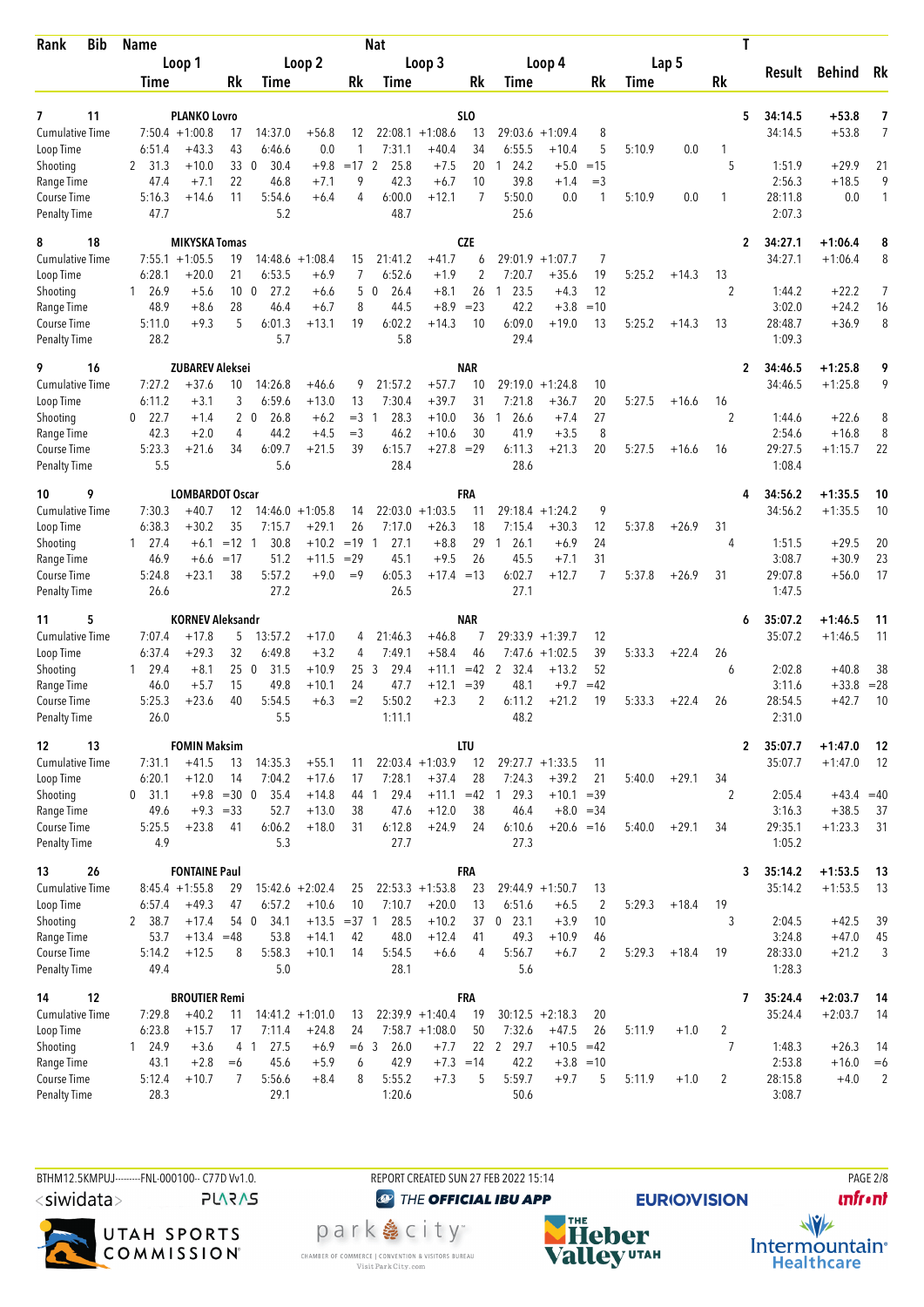| <b>Bib</b><br>Rank                  |    | <b>Name</b>      |                                             |                      |                        |                         |                     | <b>Nat</b>           |                        |                  |                             |                               |            |        |              |    | Т            |                    |                        |          |
|-------------------------------------|----|------------------|---------------------------------------------|----------------------|------------------------|-------------------------|---------------------|----------------------|------------------------|------------------|-----------------------------|-------------------------------|------------|--------|--------------|----|--------------|--------------------|------------------------|----------|
|                                     |    |                  | Loop 1                                      |                      |                        | Loop 2                  |                     |                      | Loop 3                 |                  |                             | Loop 4                        |            |        | Lap 5        |    |              |                    |                        |          |
|                                     |    | Time             |                                             | Rk                   | Time                   |                         | Rk                  | Time                 |                        | Rk               | Time                        |                               | Rk         | Time   |              | Rk |              | Result             | <b>Behind</b>          | Rk       |
|                                     |    |                  |                                             |                      |                        |                         |                     |                      |                        |                  |                             |                               |            |        |              |    |              |                    |                        |          |
| 15<br><b>Cumulative Time</b>        | 2  | 7:12.9           | <b>INVENIUS Otto</b><br>$+23.3$             | 9                    | 14:09.9                | $+29.7$                 | 6                   |                      | $22:20.8 +1:21.3$      | <b>FIN</b><br>15 | 30:11.6                     | $+2:17.4$                     | 18         |        |              |    | 7            | 35:24.5<br>35:24.5 | $+2:03.8$<br>$+2:03.8$ | 15<br>15 |
| Loop Time                           |    | 7:00.9           | $+52.8$                                     | 49                   | 6:57.0                 | $+10.4$                 | 9                   | 8:10.9               | $+1:20.2$              | 52               | 7:50.8                      | $+1:05.7$                     | 43         | 5:12.9 | $+2.0$       | 3  |              |                    |                        |          |
| Shooting                            |    | 33.0<br>2        | $+11.7$                                     | $=39$                | $\overline{0}$<br>33.0 | $+12.4$                 | 34 3                | 30.5                 | $+12.2$                | 50               | $\overline{2}$<br>30.6      | $+11.4$                       | 47         |        |              | 7  |              | 2:07.2             | $+45.2$                | 43       |
| Range Time                          |    | 49.6             | $+9.3$                                      | $= 33$               | 49.3                   | $+9.6$                  | $= 21$              | 48.5                 | $+12.9$                | 46               | 47.9                        | $+9.5$                        | 40         |        |              |    |              | 3:15.3             | $+37.5$                | 34       |
| Course Time                         |    | 5:22.1           | $+20.4$                                     | $=29$                | 6:02.3                 | $+14.1$                 | 21                  | 6:06.8               | $+18.9$                | 16               | 6:10.6                      | $+20.6$                       | $=16$      | 5:12.9 | $+2.0$       | 3  |              | 28:54.7            | $+42.9$                | 11       |
| <b>Penalty Time</b>                 |    | 49.1             |                                             |                      | 5.3                    |                         |                     | 1:15.6               |                        |                  | 52.3                        |                               |            |        |              |    |              | 3:02.5             |                        |          |
| 16                                  | 22 |                  | <b>PAULSEN Vetle</b>                        |                      |                        |                         |                     |                      |                        | <b>NOR</b>       |                             |                               |            |        |              |    | 4            | 35:24.5            | $+2:03.8$              | 16       |
| <b>Cumulative Time</b>              |    | 7:46.3           | +56.7                                       | 15                   |                        | $15:23.1 + 1:42.9$      | 20                  | 22:51.0              | $+1:51.5$              | 22               | 30:03.2                     | $+2:09.0$                     | 15         |        |              |    |              | 35:24.5            | $+2:03.8$              | 16       |
| Loop Time                           |    | 6:09.3           | $+1.2$                                      | 2                    | 7:36.8                 | $+50.2$                 | 45                  | 7:27.9               | $+37.2$                | 27               | 7:12.2                      | $+27.1$                       | 11         | 5:21.3 | $+10.4$      | 6  |              |                    |                        |          |
| Shooting                            |    | $1 \quad 21.3$   | 0.0                                         | $\mathbf{1}$<br>$=2$ | 2<br>23.4              | $+2.8$                  | 2<br>$\overline{2}$ | 25.9<br>$\mathbf{1}$ | $+7.6$<br>$+9.7$       | 21<br>27         | 22.1<br>$\mathbf 0$<br>40.3 | $+2.9$<br>$+1.9$              | $= 6$<br>6 |        |              | 4  |              | 1:32.8             | $+10.8$                | 2<br>3   |
| Range Time<br>Course Time           |    | 40.7<br>5:01.7   | $+0.4$<br>0.0                               | 1                    | 43.4<br>6:00.0         | $+3.7$<br>$+11.8$       | 18                  | 45.3<br>6:12.7       | $+24.8$                | 23               | 6:26.5                      | $+36.5$                       | 41         | 5:21.3 | $+10.4$      | 6  |              | 2:49.7<br>29:02.2  | $+11.9$<br>$+50.4$     | 15       |
| <b>Penalty Time</b>                 |    | 26.8             |                                             |                      | 53.3                   |                         |                     | 29.9                 |                        |                  | 5.3                         |                               |            |        |              |    |              | 1:55.5             |                        |          |
| 17                                  | 7  |                  | <b>MOLINARI Michele</b>                     |                      |                        |                         |                     |                      |                        | <b>ITA</b>       |                             |                               |            |        |              |    | 5            | 35:33.2            | $+2:12.5$              | 17       |
| <b>Cumulative Time</b>              |    | 7:07.6           | $+18.0$                                     | 6                    | 14:31.1                | $+50.9$                 | 10                  | 21:49.3              | $+49.8$                | 9                | 29:52.3                     | $+1:58.1$                     | 14         |        |              |    |              | 35:33.2            | $+2:12.5$              | 17       |
| Loop Time                           |    | 6:19.6           | $+11.5$                                     | $=12$                | 7:23.5                 | $+36.9$                 | 32                  | 7:18.2               | $+27.5$                | 19               | 8:03.0                      | $+1:17.9$                     | 53         | 5:40.9 | $+30.0$      | 36 |              |                    |                        |          |
| Shooting                            |    | 26.2<br>0        | $+4.9$                                      | $7^{\circ}$          | 30.8<br>$\overline{1}$ | $+10.2$                 | $=19$               | 26.3<br>$\mathbf{1}$ | $+8.0$                 | 25               | 22.4<br>3                   | $+3.2$                        | 8          |        |              | 5  |              | 1:45.8             | $+23.8$                | 11       |
| Range Time                          |    | 44.9             | $+4.6$                                      | 9                    | 47.6                   | $+7.9$                  | 12                  | 44.0                 | $+8.4$                 | 21               | 42.3                        | $+3.9$                        | $=12$      |        |              |    |              | 2:58.8             | $+21.0$                | 11       |
| Course Time<br><b>Penalty Time</b>  |    | 5:29.5<br>5.1    | $+27.8$                                     | 46                   | 6:06.7<br>29.1         | $+18.5$                 | 33                  | 6:07.1<br>27.0       | $+19.2$                | 17               | 6:09.4<br>1:11.3            | $+19.4$                       | 14         | 5:40.9 | $+30.0$      | 36 |              | 29:33.6<br>2:12.7  | $+1:21.8$              | 27       |
|                                     |    |                  |                                             |                      |                        |                         |                     |                      |                        | <b>USA</b>       |                             |                               |            |        |              |    |              |                    |                        |          |
| 18<br><b>Cumulative Time</b>        | 30 |                  | <b>WESTERVELT Bjorn</b><br>$8:22.5 +1:32.9$ | 26                   |                        | $15:12.6 + 1:32.4$      | 18                  |                      | $22:47.2 +1:47.7$      | 21               | 30:04.9                     | $+2:10.7$                     | 17         |        |              |    | 3            | 35:34.4<br>35:34.4 | $+2:13.7$<br>$+2:13.7$ | 18<br>18 |
| Loop Time                           |    | 6:11.5           | $+3.4$                                      | 4                    | 6:50.1                 | $+3.5$                  | 5                   | 7:34.6               | $+43.9$                | 36               | 7:17.7                      | $+32.6$                       | 14         | 5:29.5 | $+18.6$      | 20 |              |                    |                        |          |
| Shooting                            |    | $0$ 28.7         | $+7.4$                                      | $=16$ 0              | 30.4                   | $+9.8$                  | $=17$ 2             | 25.0                 | $+6.7$                 | 17               | 27.1<br>-1                  | $+7.9$                        | 28         |        |              | 3  |              | 1:51.4             | $+29.4$                | 19       |
| Range Time                          |    | 44.7             | $+4.4$                                      | 8                    | 48.0                   | $+8.3$                  | $=15$               | 43.7                 | $+8.1$                 | 18               | 45.3                        | $+6.9$                        | 30         |        |              |    |              | 3:01.7             | $+23.9$                | 15       |
| Course Time                         |    | 5:20.6<br>6.2    | $+18.9$                                     | 24                   | 5:57.2<br>4.8          | $+9.0$                  | $=9$                | 5:58.4<br>52.5       | $+10.5$                | 6                | 6:03.8<br>28.5              | $+13.8$                       | 8          | 5:29.5 | $+18.6$      | 20 |              | 28:49.5<br>1:32.2  | $+37.7$                | 9        |
| <b>Penalty Time</b>                 |    |                  |                                             |                      |                        |                         |                     |                      |                        |                  |                             |                               |            |        |              |    |              |                    |                        |          |
| 19                                  | 10 |                  | <b>BIRKENTALS Renars</b>                    |                      |                        |                         |                     |                      |                        | LAT              |                             |                               |            |        |              |    | 4            | 35:41.7            | $+2:21.0$              | 19       |
| <b>Cumulative Time</b><br>Loop Time |    | 7:11.2<br>6:16.2 | $+21.6$<br>$+8.1$                           | 8<br>8               | 14:13.9<br>7:02.7      | $+33.7$<br>$+16.1$      | 7<br>16             | 21:46.7<br>7:32.8    | $+47.2$<br>$+42.1$     | 8<br>35          | 30:04.4                     | $+2:10.2$<br>$8:17.7 +1:32.6$ | 16<br>57   | 5:37.3 | $+26.4 = 29$ |    |              | 35:41.7            | $+2:21.0$              | 19       |
| Shooting                            |    | 33.8<br>0        | $+12.5$                                     | 44 0                 | 34.1                   | $+13.5$                 | $=37.1$             | 34.2                 | $+15.9$                | 55               | $\mathbf{3}$<br>34.3        | $+15.1$                       | 57         |        |              | 4  |              | 2:16.5             | $+54.5$                | 49       |
| Range Time                          |    | 50.9             | $+10.6$                                     | 40                   | 52.2                   | $+12.5$                 | 36                  | 50.1                 | $+14.5$                | 49               | 52.7                        | $+14.3$                       | 55         |        |              |    |              | 3:25.9             | $+48.1$                | 48       |
| Course Time                         |    | 5:19.8           | $+18.1$                                     | 21                   | 6:04.8                 | $+16.6$                 | 25                  | 6:14.6               | $+26.7$                | 26               | 6:12.9                      | $+22.9$                       | 22         | 5:37.3 | $+26.4 = 29$ |    |              | 29:29.4            | $+1:17.6$              | 25       |
| <b>Penalty Time</b>                 |    | 5.5              |                                             |                      | 5.7                    |                         |                     | 28.0                 |                        |                  | 1:12.0                      |                               |            |        |              |    |              | 1:51.3             |                        |          |
| 20                                  | 24 |                  | <b>KOVALEV Aleksei</b>                      |                      |                        |                         |                     |                      |                        | NAR              |                             |                               |            |        |              |    | $\mathbf{2}$ | 35:46.6            | $+2:25.9$              | 20       |
| Cumulative Time                     |    |                  | $8:21.0 +1:31.4$                            | 24                   |                        | $15:49.7 + 2:09.5$      | 27                  |                      | $22:56.3 +1:56.8$      | 25               | $30:13.7 +2:19.5$           |                               | 21         |        |              |    |              | 35:46.6            | $+2:25.9$              | 20       |
| Loop Time                           |    | 6:36.0           | $+27.9$                                     | 29                   | 7:28.7                 | $+42.1$                 | 38                  | 7:06.6               | $+15.9$                | 8                | 7:17.4                      | $+32.3$                       | 13         | 5:32.9 | $+22.0$      | 24 |              |                    |                        |          |
| Shooting                            |    | $1 \quad 31.4$   | $+10.1$                                     | 34 1                 | 35.0                   | $+14.4$                 | 41 0                | 20.5                 | $+2.2$                 | 3                | $0$ 25.2                    | $+6.0$                        | 20         |        |              | 2  |              | 1:52.3             | $+30.3$                | 22       |
| Range Time<br>Course Time           |    | 50.5<br>5:17.6   | $+10.2$<br>$+15.9$                          | 39<br>14             | 53.3<br>6:05.8         | $+13.6 = 40$<br>$+17.6$ | 28                  | 44.5<br>6:16.7       | $+8.9 = 23$<br>$+28.8$ | 32               | 45.1<br>6:27.2              | $+6.7 = 26$<br>$+37.2$        | 42         | 5:32.9 | $+22.0$      | 24 |              | 3:13.4<br>29:40.2  | $+35.6$<br>$+1:28.4$   | 31<br>34 |
| <b>Penalty Time</b>                 |    | 27.8             |                                             |                      | 29.6                   |                         |                     | 5.4                  |                        |                  | 5.0                         |                               |            |        |              |    |              | 1:07.9             |                        |          |
| 21                                  | 29 |                  | <b>KOELLNER Hans</b>                        |                      |                        |                         |                     |                      |                        | GER              |                             |                               |            |        |              |    | 1            | 35:49.4            | $+2:28.7$              | 21       |
| <b>Cumulative Time</b>              |    |                  | $8:23.2 +1:33.6$                            | 27                   |                        | $15:25.7 + 1:45.5$      | 21                  |                      | $22:37.1 + 1:37.6$     | 18               | $30:16.2 +2:22.0$           |                               | 22         |        |              |    |              | 35:49.4            | $+2:28.7$              | 21       |
| Loop Time                           |    | 6:17.2           | $+9.1$                                      | 10                   | 7:02.5                 | $+15.9$                 | 15                  | 7:11.4               | $+20.7$                | 14               | 7:39.1                      | $+54.0$                       | 33         | 5:33.2 | $+22.3$      | 25 |              |                    |                        |          |
| Shooting                            |    | $0$ 29.6         | $+8.3$                                      | 260                  | 31.9                   | $+11.3 = 28$ 0          |                     | 28.1                 | $+9.8$                 | 35               | $1 \t27.8$                  | $+8.6$                        | 32         |        |              | 1  |              | 1:57.6             | $+35.6$                | 27       |
| Range Time                          |    | 49.2             | $+8.9$                                      | 29                   | 51.8                   | $+12.1$                 | 35                  | 48.4                 | $+12.8$                | 45               | 48.0                        | $+9.6$                        | 41         |        |              |    |              | 3:17.4             | $+39.6 = 38$           |          |
| Course Time<br><b>Penalty Time</b>  |    | 5:23.1<br>4.9    | $+21.4$                                     | 33                   | 6:05.5<br>5.1          | $+17.3$                 | 27                  | 6:17.7<br>5.3        | $+29.8$                | 34               | 6:22.2<br>28.8              | $+32.2$                       | 34         | 5:33.2 | $+22.3$      | 25 |              | 29:41.7<br>44.3    | $+1:29.9$              | 36       |
| 22                                  | 14 |                  | <b>WRIGHT Campbell</b>                      |                      |                        |                         |                     |                      |                        | <b>NZL</b>       |                             |                               |            |        |              |    | 4            | 35:50.8            | $+2:30.1$              | 22       |
| <b>Cumulative Time</b>              |    | 7:43.0           | $+53.4$                                     | 14                   | $15:00.0 + 1:19.8$     |                         | 16                  |                      | $22:28.3 +1:28.8$      | 16               | $30:12.1 + 2:17.9$          |                               | 19         |        |              |    |              | 35:50.8            | $+2:30.1$              | 22       |
| Loop Time                           |    | 6:30.0           | $+21.9$                                     | 25                   | 7:17.0                 | $+30.4$                 | 28                  | 7:28.3               | $+37.6$                | 29               | 7:43.8                      | $+58.7$                       | 37         | 5:38.7 | $+27.8$      | 32 |              |                    |                        |          |
| Shooting                            |    | $1 \quad 29.1$   | $+7.8$                                      | $= 19 \quad 1$       | 30.8                   | $+10.2 = 19$ 1          |                     | 29.3                 | $+11.0$                |                  | 41 1 29.6                   | $+10.4$                       | 41         |        |              | 4  |              | 1:58.9             | $+36.9$                | 31       |
| Range Time                          |    | 46.7             | $+6.4$                                      | 16                   | 48.1                   | $+8.4$                  | 17                  | 47.7                 | $+12.1 = 39$           |                  | 49.1                        | $+10.7$                       | 45         |        |              |    |              | 3:11.6             | $+33.8 = 28$           |          |
| Course Time                         |    | 5:17.0           | $+15.3$                                     | 12                   | 6:01.4                 | $+13.2$                 | 20                  | 6:12.4               | $+24.5$                | 22               | 6:25.0                      | $+35.0$                       | 39         | 5:38.7 | $+27.8$      | 32 |              | 29:34.5            | $+1:22.7$              | -29      |
| <b>Penalty Time</b>                 |    | 26.3             |                                             |                      | 27.4                   |                         |                     | 28.2                 |                        |                  | 29.6                        |                               |            |        |              |    |              | 1:51.7             |                        |          |

BTHM12.5KMPUJ---------FNL-000100-- C77D Vv1.0. <siwidata>

**PLARAS** 



REPORT CREATED SUN 27 FEB 2022 15:14 **@** THE OFFICIAL IBU APP

park e city<sup>®</sup> CHAMBER OF COMMERCE | CONVENTION & VISITORS BUREAU<br>Visit Park City.com



**PAGE 3/8 unfront**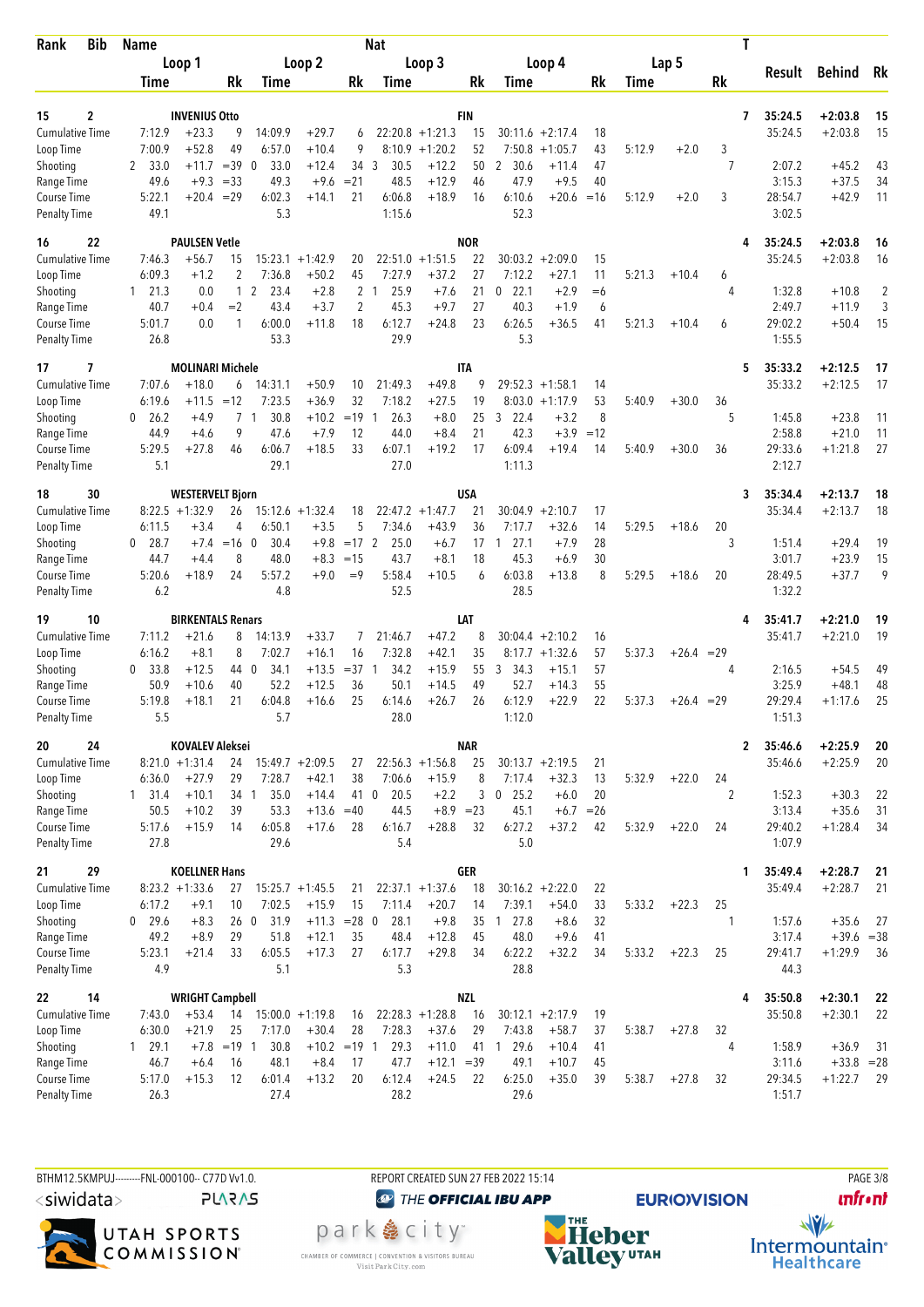| <b>Bib</b><br>Rank                  | <b>Name</b>              |                                  |               |                                         |                               |              | <b>Nat</b>             |                      |                |                                |                      |                |        |         | Τ       |                    |                        |           |
|-------------------------------------|--------------------------|----------------------------------|---------------|-----------------------------------------|-------------------------------|--------------|------------------------|----------------------|----------------|--------------------------------|----------------------|----------------|--------|---------|---------|--------------------|------------------------|-----------|
|                                     |                          | Loop 1                           |               |                                         | Loop 2                        |              |                        | Loop 3               |                |                                | Loop 4               |                |        | Lap 5   |         |                    |                        |           |
|                                     | Time                     |                                  | Rk            | Time                                    |                               | Rk           | Time                   |                      | Rk             | Time                           |                      | Rk             | Time   |         | Rk      | Result             | <b>Behind</b>          | Rk        |
|                                     |                          |                                  |               |                                         |                               |              |                        |                      |                |                                |                      |                |        |         |         |                    |                        |           |
| 20<br>23                            |                          | <b>CISAR Alex</b>                |               |                                         |                               |              |                        |                      | SLO            |                                |                      |                |        |         | 4       | 36:04.9            | $+2:44.2$              | 23        |
| <b>Cumulative Time</b><br>Loop Time | 6:36.9                   | $8:04.9 +1:15.3$<br>$+28.8$      | 20<br>31      | 7:24.2                                  | $15:29.1 + 1:48.9$<br>$+37.6$ | 24<br>33     | 22:54.2<br>7:25.1      | $+1:54.7$<br>$+34.4$ | 24<br>25       | 30:20.7<br>7:26.5              | $+2:26.5$<br>$+41.4$ | 23<br>23       | 5:44.2 | $+33.3$ | 42      | 36:04.9            | $+2:44.2$              | 23        |
| Shooting                            | 22.9<br>2                | $+1.6$                           | 3             | 20.6<br>-1                              | 0.0                           | $\mathbf{1}$ | 18.3<br>$\mathbf{1}$   | 0.0                  | $=1$           | 20.1<br>0                      | $+0.9$               | $\overline{2}$ |        |         | 4       | 1:22.0             | 0.0                    | 1         |
| Range Time                          | 40.3                     | 0.0                              | 1             | 39.7                                    | 0.0                           | 1            | 39.4                   | $+3.8$               | $\overline{2}$ | 38.4                           | 0.0                  | $\mathbf{1}$   |        |         |         | 2:37.8             | 0.0                    | 1         |
| Course Time                         | 5:07.8                   | $+6.1$                           | 2             | 6:16.3                                  | $+28.1$                       | 47           | 6:17.3                 | $+29.4$              | 33             | 6:42.7                         | $+52.7$              | 57             | 5:44.2 | $+33.3$ | 42      | 30:08.3            | $+1:56.5$              | 41        |
| <b>Penalty Time</b>                 | 48.7                     |                                  |               | 28.1                                    |                               |              | 28.3                   |                      |                | 5.3                            |                      |                |        |         |         | 1:50.6             |                        |           |
| 25<br>24                            |                          | <b>BONACCI Vincent</b>           |               |                                         |                               |              |                        |                      | <b>USA</b>     |                                |                      |                |        |         | 4       | 36:06.9            | $+2:46.2$              | 24        |
| <b>Cumulative Time</b>              |                          | $8:15.5 + 1:25.9$                | 23            |                                         | $15:12.2 + 1:32.0$            | 17           | 22:28.6                | $+1:29.1$            | 17             |                                | $30:25.6 + 2:31.4$   | 24             |        |         |         | 36:06.9            | $+2:46.2$              | 24        |
| Loop Time                           | 6:29.5                   | $+21.4$                          | 24            | 6:56.7                                  | $+10.1$                       | 8            | 7:16.4                 | $+25.7$              | 17             | 7:57.0                         | $+1:11.9$            | 51             | 5:41.3 | $+30.4$ | 37      |                    |                        |           |
| Shooting                            | $1\quad 51.1$            | $+29.8$                          | 59            | 29.8<br>$\mathbf 0$                     | $+9.2$                        | 15           | 22.8<br>$\overline{1}$ | $+4.5$               | 8              | $\mathbf{2}$<br>33.8           | +14.6                | 55             |        |         | 4       | 2:17.6             | $+55.6$                | 51        |
| Range Time                          | 45.1                     | $+4.8$                           | $=10$         | 47.8                                    | $+8.1$                        | $=13$        | 42.8                   | $+7.2$               | $=12$          | 45.1                           | $+6.7$               | $=26$          |        |         |         | 3:00.8             | $+23.0$                | 14        |
| Course Time                         | 5:17.8                   | $+16.1$                          | 15            | 6:03.9<br>5.0                           | $+15.7$                       | 23           | 6:05.5                 | $+17.6$              | 15             | 6:19.1                         | $+29.1$              | 31             | 5:41.3 | $+30.4$ | 37      | 29:27.6            | $+1:15.8$              | 23        |
| <b>Penalty Time</b>                 | 26.5                     |                                  |               |                                         |                               |              | 28.1                   |                      |                | 52.7                           |                      |                |        |         |         | 1:52.5             |                        |           |
| 15<br>25                            |                          | <b>GUNKA Jan</b>                 |               |                                         |                               |              |                        |                      | <b>POL</b>     |                                |                      |                |        |         | 6       | 36:25.7            | $+3:05.0$              | 25        |
| <b>Cumulative Time</b>              |                          | $8:07.4 +1:17.8$                 | 21            | 16:00.2                                 | $+2:20.0$                     | 29           | 23:10.0                | $+2:10.5$            | 28             | 31:02.4                        | $+3:08.2$            | 27             |        |         |         | 36:25.7            | $+3:05.0$              | 25        |
| Loop Time                           | 6:53.4                   | $+45.3$                          | 45            | 7:52.8                                  | $+1:06.2$                     | 51           | 7:09.8                 | $+19.1$              | 12             |                                | $7:52.4 +1:07.3$     | $=45$          | 5:23.3 | $+12.4$ | 10      |                    |                        |           |
| Shooting<br>Range Time              | 29.1<br>2<br>47.1        | $+7.8$<br>$+6.8$                 | $=19$<br>19   | 2<br>28.6<br>48.0                       | $+8.0$<br>$+8.3$              | $=15$        | 90<br>24.5<br>42.8     | $+6.2$<br>$+7.2$     | 15<br>$=12$    | $\overline{2}$<br>26.3<br>44.3 | $+7.1$<br>$+5.9$     | 26<br>$= 20$   |        |         | 6       | 1:48.6<br>3:02.2   | $+26.6$<br>$+24.4$     | 15<br>17  |
| Course Time                         | 5:17.3                   | $+15.6$                          | 13            | 6:13.3                                  | $+25.1$                       | 44           | 6:21.9                 | $+34.0$              | 42             | 6:15.6                         | $+25.6$              | 25             | 5:23.3 | $+12.4$ | 10      | 29:31.4            | $+1:19.6$              | 26        |
| <b>Penalty Time</b>                 | 49.0                     |                                  |               | 51.5                                    |                               |              | 5.0                    |                      |                | 52.5                           |                      |                |        |         |         | 2:38.1             |                        |           |
|                                     |                          |                                  |               |                                         |                               |              |                        |                      |                |                                |                      |                |        |         |         |                    |                        |           |
| 26<br>39<br><b>Cumulative Time</b>  |                          | $8:57.6 + 2:08.0$                | 35            | <b>MADERSBACHER Frederik</b><br>16:25.8 | $+2:45.6$                     | 35           |                        | $23:39.3 + 2:39.8$   | GER<br>31      | 31:04.5                        | $+3:10.3$            | 28             |        |         | 1       | 36:27.1<br>36:27.1 | $+3:06.4$<br>$+3:06.4$ | 26<br>26  |
| Loop Time                           | 6:19.6                   | +11.5                            | $=12$         | 7:28.2                                  | $+41.6$                       | 37           | 7:13.5                 | $+22.8$              | 15             | 7:25.2                         | $+40.1$              | 22             | 5:22.6 | $+11.7$ | 8       |                    |                        |           |
| Shooting                            | 36.7<br>0                | $+15.4$                          | 50            | 30.9<br>$\overline{1}$                  | $+10.3$                       | 22 0         | 29.8                   | $+11.5$              | $=46$          | 41.8<br>0                      | $+22.6$              | 59             |        |         | 1       | 2:19.3             | $+57.3$                | 52        |
| Range Time                          | 52.9                     | $+12.6$                          | 46            | 50.5                                    | $+10.8$                       | 27           | 48.2                   | $+12.6$              | $=43$          | 1:00.9                         | $+22.5$              | 59             |        |         |         | 3:32.5             | $+54.7$                | 51        |
| Course Time                         | 5:20.7                   | $+19.0$                          | 25            | 6:05.9                                  | $+17.7$                       | 29           | 6:18.7                 | $+30.8 = 37$         |                | 6:17.5                         | $+27.5$              | $= 27$         | 5:22.6 | $+11.7$ | 8       | 29:25.4            | $+1:13.6$              | 21        |
| <b>Penalty Time</b>                 | 6.0                      |                                  |               | 31.8                                    |                               |              | 6.5                    |                      |                | 6.7                            |                      |                |        |         |         | 51.1               |                        |           |
| 33<br>27                            |                          | <b>REPNIK Matic</b>              |               |                                         |                               |              |                        |                      | <b>SLO</b>     |                                |                      |                |        |         | 1       | 36:30.4            | $+3:09.7$              | 27        |
| <b>Cumulative Time</b>              |                          | $8:22.1 + 1:32.5$                | 25            |                                         | $15:26.8 + 1:46.6$            | 23           | 22:41.8                | $+1:42.3$            | 20             |                                | $30:34.4 + 2:40.2$   | 25             |        |         |         | 36:30.4            | $+3:09.7$              | 27        |
| Loop Time                           | 6:08.1                   | 0.0                              | 1             | 7:04.7                                  | $+18.1$                       | 18           | 7:15.0                 | $+24.3$              | 16             |                                | $7:52.6 + 1:07.5$    | 47             | 5:56.0 | $+45.1$ | 53      |                    |                        |           |
| Shooting                            | 25.9<br>0                | $+4.6$                           | 6             | 28.9<br>- 0                             | $+8.3$                        | $= 11$ 0     | 29.0                   | $+10.7$              | $= 38$         | 23.9<br>1                      | $+4.7$               | 14             |        |         | 1       | 1:47.9             | $+25.9$                | 13        |
| Range Time<br><b>Course Time</b>    | 42.5<br>5:19.7           | $+2.2$<br>$+18.0$                | 5<br>20       | 47.5<br>6:11.5                          | $+7.8$<br>$+23.3$             | 11<br>42     | 40.5<br>6:29.3         | $+4.9$<br>$+41.4$    | 4<br>49        | 42.4<br>6:40.6                 | $+4.0$<br>$+50.6$    | 15<br>55       | 5:56.0 | $+45.1$ | 53      | 2:52.9<br>30:37.1  | $+15.1$<br>$+2:25.3$   | 5<br>49   |
| <b>Penalty Time</b>                 | 5.9                      |                                  |               | 5.7                                     |                               |              | 5.2                    |                      |                | 29.6                           |                      |                |        |         |         | 46.5               |                        |           |
|                                     |                          |                                  |               |                                         |                               |              |                        |                      |                |                                |                      |                |        |         |         |                    |                        |           |
| 17<br>28<br><b>Cumulative Time</b>  | 7:47.4                   | <b>GERMAIN Maxime</b><br>$+57.8$ |               |                                         | $16:10.4 + 2:30.2$            | 31           |                        | $23:32.0 +2:32.5$    | USA<br>30      |                                | $31:05.5 + 3:11.3$   | 30             |        |         | 7       | 36:30.9<br>36:30.9 | $+3:10.2$<br>$+3:10.2$ | 28<br>-28 |
| Loop Time                           | 6:21.4                   | $+13.3$                          | 16<br>15      |                                         | $8:23.0 +1:36.4$              | 59           | 7:21.6                 | $+30.9$              | 22             | 7:33.5                         | $+48.4$              | 29             | 5:25.4 | $+14.5$ | 14      |                    |                        |           |
| Shooting                            | $1 \t26.4$               | $+5.1$                           |               | 8 4<br>32.0                             | $+11.4$                       |              | 30 1<br>23.1           | $+4.8$               |                | $= 9$ 1 27.5                   | $+8.3$               | $=29$          |        |         | 7       | 1:49.2             | $+27.2$                | 17        |
| Range Time                          | 45.4                     | $+5.1$                           | 14            | 50.2                                    | $+10.5$                       | 26           | 41.5                   | $+5.9$               | 5              | 45.9                           | $+7.5$               | 32             |        |         |         | 3:03.0             | $+25.2$                | 18        |
| Course Time                         | 5:10.1                   | $+8.4$                           | 4             | 5:57.9                                  | $+9.7$                        | 12           | 6:12.3                 | $+24.4$              | 21             | 6:18.9                         | $+28.9$              | 30             | 5:25.4 | $+14.5$ | 14      | 29:04.6            | $+52.8$                | 16        |
| <b>Penalty Time</b>                 | 25.9                     |                                  |               | 1:34.8                                  |                               |              | 27.8                   |                      |                | 28.6                           |                      |                |        |         |         | 2:57.3             |                        |           |
| 37<br>29                            |                          | <b>LODL Darius</b>               |               |                                         |                               |              |                        |                      | GER            |                                |                      |                |        |         | 3       | 36:35.4            | $+3:14.7$              | 29        |
| <b>Cumulative Time</b>              |                          | $9:08.7 +2:19.1$                 | 37            |                                         | $16:38.7 + 2:58.5$            | 37           |                        | $24:00.9 + 3:01.4$   | 35             |                                | $31:12.3 + 3:18.1$   | 32             |        |         |         | 36:35.4            | $+3:14.7$              | 29        |
| Loop Time                           | 6:37.7                   | $+29.6$                          | 33            | 7:30.0                                  | $+43.4$                       | 40           | 7:22.2                 | $+31.5$              | 23             | 7:11.4                         | $+26.3$              | 10             | 5:23.1 | $+12.2$ | 9       |                    |                        |           |
| Shooting                            | $1 \quad 31.2$           | $+9.9$                           | 32 1          | 36.8                                    | $+16.2$                       | 50 1         | 27.7                   | $+9.4$               | 32             | 24.2<br>$\mathbf 0$            | $+5.0$               | $=15$          |        |         | 3       | 2:00.1             | $+38.1 = 33$           |           |
| Range Time                          | 48.5                     | $+8.2$                           | 26            | 55.8                                    | $+16.1$                       | 52           | 43.5                   | $+7.9$               | 16             | 42.0                           | $+3.6$               | 9              |        |         |         | 3:09.8             | $+32.0$                | 26        |
| Course Time<br><b>Penalty Time</b>  | 5:23.6<br>25.5           | $+21.9$                          | 35            | 6:06.6<br>27.6                          | $+18.4$                       | 32           | 6:11.3<br>27.4         | $+23.4$              | 20             | 6:24.1<br>5.2                  | $+34.1$              | 38             | 5:23.1 | $+12.2$ | 9       | 29:28.7<br>1:25.9  | $+1:16.9$              | 24        |
|                                     |                          |                                  |               |                                         |                               |              |                        |                      |                |                                |                      |                |        |         |         |                    |                        |           |
| 19<br>30                            |                          | <b>IMAEV Eduard</b>              |               |                                         |                               |              |                        |                      | <b>NAR</b>     |                                |                      |                |        |         |         | 5<br>36:36.3       | $+3:15.6$              | 30        |
| <b>Cumulative Time</b>              |                          | $7:54.8$ +1:05.2                 | 18            |                                         | $15:44.3 + 2:04.1$            | 26           |                        | $23:21.2 +2:21.7$    | 29             |                                | $31:04.7 + 3:10.5$   | 29             |        |         |         | 36:36.3            | $+3:15.6$              | 30        |
| Loop Time<br>Shooting               | 6:26.8<br>$1 \quad 27.4$ | $+18.7$<br>$+6.1$                | 19<br>$=12$ 2 | 28.7                                    | $7:49.5 +1:02.9$<br>$+8.1$    | 49           | 7:36.9<br>24.9<br>10 1 | $+46.2$<br>$+6.6$    | 41             | 7:43.5<br>36.7<br>16 1         | $+58.4$<br>$+17.5$   | $= 35$<br>58   | 5:31.6 | $+20.7$ | 22<br>5 | 1:57.9             | $+35.9$                | 28        |
| Range Time                          | 47.2                     | $+6.9$                           | 20            | 49.1                                    | $+9.4$                        | 20           | 45.6                   | $+10.0 = 28$         |                | 57.2                           | $+18.8$              | 58             |        |         |         | 3:19.1             | $+41.3$                | 40        |
| Course Time                         | 5:09.3                   | $+7.6$                           | 3             | 6:04.7                                  | $+16.5$                       | 24           | 6:20.3                 | $+32.4$              | 41             | 6:16.4                         | $+26.4$              | 26             | 5:31.6 | $+20.7$ | 22      | 29:22.3            | $+1:10.5$              | 20        |
| <b>Penalty Time</b>                 | 30.2                     |                                  |               | 55.6                                    |                               |              | 30.9                   |                      |                | 29.9                           |                      |                |        |         |         | 2:26.8             |                        |           |
|                                     |                          |                                  |               |                                         |                               |              |                        |                      |                |                                |                      |                |        |         |         |                    |                        |           |

BTHM12.5KMPUJ--------FNL-000100-- C77D Vv1.0. REPORT CREATED SUN 27 FEB 2022 15:14 PAGE 4/8 <siwidata>

**PLARAS** 



**@** THE OFFICIAL IBU APP park e city<sup>®</sup> CHAMBER OF COMMERCE | CONVENTION & VISITORS BUREAU<br>Visit Park City.com



**unfront** 

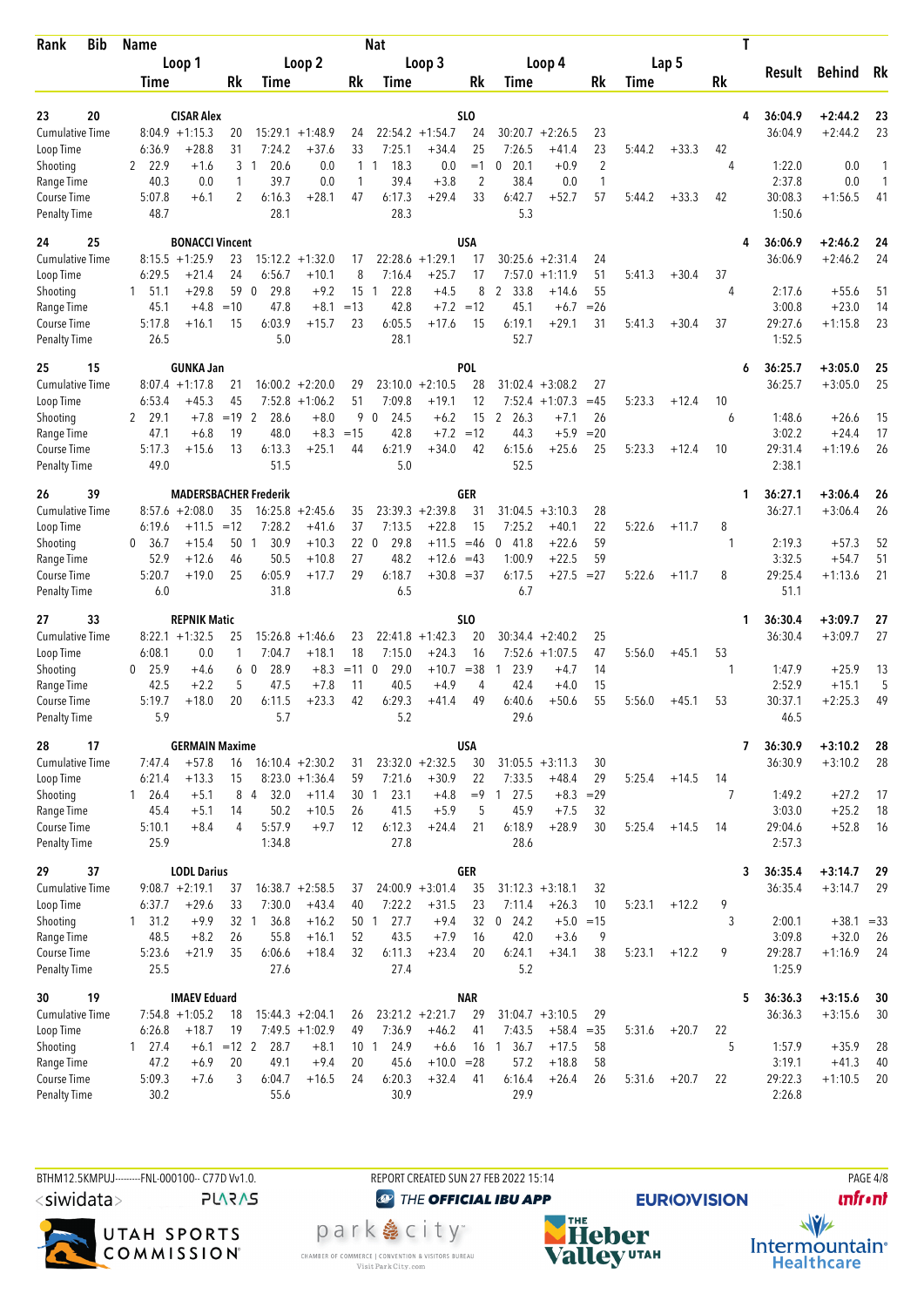| <b>Bib</b><br>Rank                 | <b>Name</b>           |                          |              |                     |                               |                | Nat                  |                        |                  |                        |                      |                |        |              |       | Τ                         |                        |          |
|------------------------------------|-----------------------|--------------------------|--------------|---------------------|-------------------------------|----------------|----------------------|------------------------|------------------|------------------------|----------------------|----------------|--------|--------------|-------|---------------------------|------------------------|----------|
|                                    |                       | Loop 1                   |              |                     | Loop 2                        |                |                      | Loop 3                 |                  |                        | Loop 4               |                |        | Lap 5        |       |                           | Behind                 |          |
|                                    | Time                  |                          | Rk           | Time                |                               | Rk             | Time                 |                        | Rk               | Time                   |                      | Rk             | Time   |              | Rk    | Result                    |                        | Rk       |
|                                    |                       |                          |              |                     |                               |                |                      |                        |                  |                        |                      |                |        |              |       |                           |                        |          |
| 27<br>31<br><b>Cumulative Time</b> | $9:01.9 +2:12.3$      | <b>ZENI Elia</b>         |              |                     |                               |                |                      | $23:43.2 +2:43.7$      | <b>ITA</b><br>32 | 31:13.9                |                      |                |        |              |       | 5<br>36:41.9<br>36:41.9   | $+3:21.2$<br>$+3:21.2$ | 31<br>31 |
| Loop Time                          | 7:03.9                | $+55.8$                  | 36<br>50     | 7:39.8              | $16:41.7 + 3:01.5$<br>$+53.2$ | 38<br>46       | 7:01.5               | $+10.8$                | 5                | 7:30.7                 | $+3:19.7$<br>$+45.6$ | 33<br>25       | 5:28.0 | $+17.1$      | 18    |                           |                        |          |
| Shooting                           | 2 41.5                | $+20.2$                  | 57 2         | 34.0                | $+13.4$                       | 36             | $\mathbf{0}$<br>31.1 | $+12.8$                | 51               | 33.1<br>1              | $+13.9$              | 54             |        |              | 5     | 2:19.9                    | $+57.9$                | 54       |
| Range Time                         | 53.6                  | $+13.3$                  | 47           | 51.2                | $+11.5$                       | $=29$          | 49.7                 | $+14.1$                | 48               | 52.8                   | $+14.4$              | 56             |        |              |       | 3:27.3                    | $+49.5$                | 49       |
| Course Time                        | 5:19.3                | $+17.6$                  | 19           | 5:54.5              | $+6.3$                        | $=2$           | 6:05.3               | $+17.4 = 13$           |                  | 6:07.9                 | $+17.9$              | 12             | 5:28.0 | $+17.1$      | 18    | 28:55.0                   | $+43.2$                | 12       |
| <b>Penalty Time</b>                | 51.0                  |                          |              | 54.0                |                               |                | 6.4                  |                        |                  | 29.9                   |                      |                |        |              |       | 2:21.5                    |                        |          |
| 32<br>28                           |                       | <b>JEFFERIES Jacques</b> |              |                     |                               |                |                      |                        | FRA              |                        |                      |                |        |              |       | 36:42.3<br>4              | $+3:21.6$              | 32       |
| Cumulative Time                    | $8:45.8 +1:56.2$      |                          | 30           |                     | $16:14.7 + 2:34.5$            | 32             |                      | $23:44.5 + 2:45.0$     | 33               | 31:17.5                | $+3:23.3$            | 34             |        |              |       | 36:42.3                   | $+3:21.6$              | 32       |
| Loop Time                          | 6:42.8                | $+34.7$                  | 39           | 7:28.9              | $+42.3$                       | 39             | 7:29.8               | $+39.1$                | 30               | 7:33.0                 | $+47.9$              | 27             | 5:24.8 | $+13.9$      | 11    |                           |                        |          |
| Shooting                           | 140.8                 | $+19.5$                  | 56           | 43.1<br>-1          | $+22.5$                       | 58             | 34.0<br>1            | $+15.7$                | 54               | 29.8<br>$\overline{1}$ | $+10.6$              | $=44$          |        |              | 4     | 2:27.9                    | $+1:05.9$              | 57       |
| Range Time                         | 59.2                  | $+18.9$                  | 57           | 1:02.9              | $+23.2$                       | 58             | 51.9                 | $+16.3$                | 53               | 51.7                   | $+13.3$              | 54             |        |              |       | 3:45.7                    | $+1:07.9$              | 57       |
| Course Time                        | 5:15.4                | $+13.7$                  | 9            | 5:59.5              | $+11.3 = 15$                  |                | 6:08.7               | $+20.8$                | 18               | 6:12.8                 | $+22.8$              | 21             | 5:24.8 | $+13.9$      | 11    | 29:01.2                   | $+49.4$                | 13       |
| <b>Penalty Time</b>                | 28.1                  |                          |              | 26.5                |                               |                | 29.2                 |                        |                  | 28.4                   |                      |                |        |              |       | 1:52.4                    |                        |          |
| 32<br>33                           |                       | <b>MANEK Ondrej</b>      |              |                     |                               |                |                      |                        | CZE              |                        |                      |                |        |              |       | 36:48.3<br>$\overline{2}$ | $+3:27.6$              | 33       |
| <b>Cumulative Time</b>             | $8:26.5 +1:36.9$      |                          | 28           | 15:26.6             | $+1:46.4$                     | 22             | 23:04.9              | $+2:05.4$              | 26               | 30:57.3                | $+3:03.1$            | 26             |        |              |       | 36:48.3                   | $+3:27.6$              | 33       |
| Loop Time                          | 6:13.5                | $+5.4$                   | 5            | 7:00.1              | $+13.5$                       | 14             | 7:38.3               | $+47.6$                | $=42$            | 7:52.4                 | $+1:07.3$            | $=45$          | 5:51.0 | $+40.1 = 49$ |       |                           |                        |          |
| Shooting<br>Range Time             | 31.1<br>0<br>47.6     | $+9.8$<br>$+7.3$         | $=300$<br>24 | 31.2<br>48.5        | $+10.6$<br>$+8.8$             | 24<br>19       | 27.3<br>-1<br>46.8   | $+9.0$<br>$+11.2 = 34$ | 30               | 27.5<br>1<br>46.4      | $+8.3$<br>$+8.0$     | $=29$<br>$=34$ |        |              | 2     | 1:57.3<br>3:09.3          | $+35.3$<br>$+31.5$     | 26<br>25 |
| Course Time                        | 5:20.1                | $+18.4$                  | $=22$        | 6:06.1              | $+17.9$                       | 30             | 6:23.6               | $+35.7$                | 45               | 6:36.1                 | +46.1                | $=50$          | 5:51.0 | $+40.1 = 49$ |       | 30:16.9                   | $+2:05.1$              | 46       |
| <b>Penalty Time</b>                | 5.8                   |                          |              | 5.4                 |                               |                | 27.8                 |                        |                  | 29.8                   |                      |                |        |              |       | 1:09.0                    |                        |          |
| 35<br>34                           |                       | <b>PERV Joosep</b>       |              |                     |                               |                |                      |                        | EST              |                        |                      |                |        |              |       | 36:56.2<br>$\overline{2}$ | $+3:35.5$              | 34       |
| <b>Cumulative Time</b>             | $8:48.5 +1:58.9$      |                          | 31           |                     | $15:58.7 + 2:18.5$            | 28             | 23:07.9              | $+2:08.4$              | 27               |                        | $31:11.4 + 3:17.2$   | 31             |        |              |       | 36:56.2                   | $+3:35.5$              | 34       |
| Loop Time                          | 6:18.5                | $+10.4$                  | 11           | 7:10.2              | $+23.6$                       | 23             | 7:09.2               | $+18.5$                | $=10$            |                        | $8:03.5 +1:18.4$     | 54             | 5:44.8 | $+33.9 = 43$ |       |                           |                        |          |
| Shooting                           | 0, 32.7               | $+11.4$                  | 38           | $\mathbf 0$<br>31.7 | $+11.1$                       | 27             | 23.1<br>$\mathbf 0$  | $+4.8$                 | $=9$             | 2<br>25.1              | $+5.9$               | 19             |        |              | 2     | 1:52.7                    | $+30.7$                | 23       |
| Range Time                         | 49.7                  | $+9.4$                   | 35           | 49.3                | $+9.6$                        | $= 21$         | 41.7                 | $+6.1$                 | 6                | 43.5                   | $+5.1$               | 18             |        |              |       | 3:04.2                    | $+26.4$                | 20       |
| Course Time                        | 5:23.0                | $+21.3$                  | 32           | 6:14.6              | $+26.4$                       | 45             | 6:22.2               | $+34.3$                | 43               | 6:25.4                 | $+35.4$              | 40             | 5:44.8 | $+33.9$      | $=43$ | 30:10.0                   | $+1:58.2$              | 42       |
| <b>Penalty Time</b>                | 5.8                   |                          |              | 6.3                 |                               |                | 5.2                  |                        |                  | 54.6                   |                      |                |        |              |       | 1:12.0                    |                        |          |
| 43<br>35                           |                       | <b>PLETZ Logan</b>       |              |                     |                               |                |                      |                        | CAN              |                        |                      |                |        |              |       | 36:57.2<br>3              | $+3:36.5$              | 35       |
| Cumulative Time                    | $9:24.1 + 2:34.5$     |                          | 41           |                     | $17:15.7 + 3:35.5$            | 44             |                      | $24:19.2 + 3:19.7$     | 39               | 31:25.5                | $+3:31.3$            | 35             |        |              |       | 36:57.2                   | $+3:36.5$              | 35       |
| Loop Time                          | 6:32.1                | $+24.0$                  | 26           |                     | $7:51.6 +1:05.0$              | 50             | 7:03.5               | $+12.8$                | 6                | 7:06.3                 | $+21.2$              | 9              | 5:31.7 | $+20.8$      | 23    |                           |                        |          |
| Shooting                           | $1\quad 26.6$<br>45.3 | $+5.3$                   | 9            | 2<br>31.9<br>50.1   | $+11.3$                       | $= 28$ 0<br>25 | 25.6<br>42.5         | $+7.3$<br>$+6.9$       | 19<br>11         | 24.5<br>0<br>41.2      | $+5.3$<br>$+2.8$     | 17<br>7        |        |              | 3     | 1:48.8<br>2:59.1          | $+26.8$<br>$+21.3$     | 16<br>12 |
| Range Time<br><b>Course Time</b>   | 5:18.1                | $+5.0$<br>$+16.4$        | 13<br>16     | 6:09.6              | $+10.4$<br>$+21.4$            | 38             | 6:15.6               | $+27.7$                | 28               | 6:19.8                 | $+29.8$              | 32             | 5:31.7 | $+20.8$      | 23    | 29:34.8                   | $+1:23.0$              | 30       |
| <b>Penalty Time</b>                | 28.7                  |                          |              | 51.8                |                               |                | 5.4                  |                        |                  | 5.2                    |                      |                |        |              |       | 1:31.3                    |                        |          |
| 36<br>31                           |                       | <b>IVARSSON Anton</b>    |              |                     |                               |                |                      |                        | <b>SWE</b>       |                        |                      |                |        |              |       | 37:13.7<br>4              | $+3:53.0$              | 36       |
| <b>Cumulative Time</b>             | $8:53.9 + 2:04.3$     |                          | 32           |                     | $16:26.4 + 2:46.2$            | 36             |                      | $24:01.4 +3:01.9$      | 36               |                        | $31:38.4 + 3:44.2$   | 36             |        |              |       | 37:13.7                   | $+3:53.0$              | 36       |
| Loop Time                          | 6:40.9                | $+32.8$                  | 38           | 7:32.5              | $+45.9$                       | 42             | 7:35.0               | $+44.3$                | 37               | 7:37.0                 | $+51.9$              | 30             | 5:35.3 | $+24.4$      | 27    |                           |                        |          |
| Shooting                           | $1 \quad 33.6$        | $+12.3$                  | 43 1         | 32.2                | $+11.6$                       |                | 27.8<br>31 1         | $+9.5$                 | 33               | 126.2                  | $+7.0$               | 25             |        |              | 4     | 1:59.9                    | $+37.9$                | 32       |
| Range Time                         | 53.7                  | $+13.4$                  | $=48$        | 50.7                | $+11.0$                       | 28             | 46.7                 | $+11.1$                | 33               | 44.1                   | $+5.7$               | 19             |        |              |       | 3:15.2                    | $+37.4$                | 33       |
| Course Time                        | 5:18.9                | $+17.2$                  | 18           | 6:10.4              | $+22.2$                       | 40             | 6:18.7               | $+30.8 = 37$           |                  | 6:23.1                 | $+33.1$              | 36             | 5:35.3 | $+24.4$      | 27    | 29:46.4                   | $+1:34.6$              | 37       |
| <b>Penalty Time</b>                | 28.2                  |                          |              | 31.3                |                               |                | 29.5                 |                        |                  | 29.8                   |                      |                |        |              |       | 1:59.0                    |                        |          |
| 41<br>37                           |                       | <b>ZAWOL Marcin</b>      |              |                     |                               |                |                      |                        | POL              |                        |                      |                |        |              |       | 5<br>37:26.2              | $+4:05.5$              | 37       |
| <b>Cumulative Time</b>             | $9:46.4 + 2:56.8$     |                          | 44           |                     | $17:14.0 + 3:33.8$            | 43             |                      | $24:08.5 + 3:09.0$     | 37               |                        | $32:04.8 +4:10.6$    | 38             |        |              |       | 37:26.2                   | $+4:05.5$              | 37       |
| Loop Time                          | 7:04.4                | $+56.3$                  | 51           | 7:27.6              | $+41.0$                       | 35             | 6:54.5               | $+3.8$                 | 3                |                        | $7:56.3 +1:11.2$     | 50             | 5:21.4 | $+10.5$      | 7     |                           |                        |          |
| Shooting                           | 2, 36.0               | $+14.7$                  | 49 1         | 38.1                | $+17.5$                       | 52 0           | 26.2                 | $+7.9$                 | 24               | $\mathbf{2}$<br>29.1   | $+9.9$               | 38             |        |              | 5     | 2:09.4                    | $+47.4$                | 45       |
| Range Time<br>Course Time          | 54.0<br>5:18.4        | $+13.7$<br>$+16.7$       | 50<br>17     | 54.6<br>6:03.7      | $+14.9$<br>$+15.5$            | 46<br>22       | 46.3<br>6:02.6       | $+10.7$<br>$+14.7$     | 31<br>11         | 46.4<br>6:15.5         | $+8.0$<br>$+25.5$    | $=34$<br>24    | 5:21.4 | $+10.5$      | 7     | 3:21.3<br>29:01.6         | $+43.5$<br>$+49.8$     | 42<br>14 |
| <b>Penalty Time</b>                | 51.9                  |                          |              | 29.2                |                               |                | 5.5                  |                        |                  | 54.4                   |                      |                |        |              |       | 2:21.2                    |                        |          |
| 36<br>38                           |                       | <b>NOACK Moritz</b>      |              |                     |                               |                |                      |                        | <b>GER</b>       |                        |                      |                |        |              |       | 37:27.3                   | $+4:06.6$              | 38       |
| <b>Cumulative Time</b>             | $9:10.1 + 2:20.5$     |                          | 39           |                     | $16:18.7 + 2:38.5$            | 34             |                      | $23:54.4 +2:54.9$      | 34               |                        | $31:38.8 + 3:44.6$   | 37             |        |              |       | 3<br>37:27.3              | $+4:06.6$              | 38       |
| Loop Time                          | 6:40.1                | $+32.0$                  | 36           | 7:08.6              | $+22.0$                       | 21             | 7:35.7               | $+45.0$                | 39               | 7:44.4                 | $+59.3$              | 38             | 5:48.5 | $+37.6$      | 47    |                           |                        |          |
| Shooting                           | $1 \quad 29.2$        | $+7.9$                   | $= 22 \ 0$   | 31.6                | $+11.0$                       |                | 29.2<br>26 1         | $+10.9$                | 40               | $1\quad 28.3$          | $+9.1$               | 37             |        |              | 3     | 1:58.5                    | $+36.5 = 29$           |          |
| Range Time                         | 47.3                  | $+7.0$                   | 21           | 49.7                | $+10.0$                       | 23             | 48.6                 | $+13.0$                | 47               | 45.1                   | $+6.7$               | $=26$          |        |              |       | 3:10.7                    | $+32.9$                | 27       |
| Course Time                        | 5:23.9                | $+22.2$                  | 36           | 6:13.0              | $+24.8$                       | 43             | 6:18.0               | $+30.1$                | 35               | 6:29.1                 | $+39.1$              | 45             | 5:48.5 | $+37.6$      | 47    | 30:12.5                   | $+2:00.7$              | 43       |
| <b>Penalty Time</b>                | 28.9                  |                          |              | 5.8                 |                               |                | 29.1                 |                        |                  | 30.2                   |                      |                |        |              |       | 1:34.2                    |                        |          |
|                                    |                       |                          |              |                     |                               |                |                      |                        |                  |                        |                      |                |        |              |       |                           |                        |          |

BTHM12.5KMPUJ--------FNL-000100-- C77D Vv1.0. REPORT CREATED SUN 27 FEB 2022 15:14 PAGE 5/8 <siwidata>

**PLARAS** 



**@** THE OFFICIAL IBU APP

park e city<sup>®</sup> CHAMBER OF COMMERCE | CONVENTION & VISITORS BUREAU<br>Visit Park City.com



**unfront** 

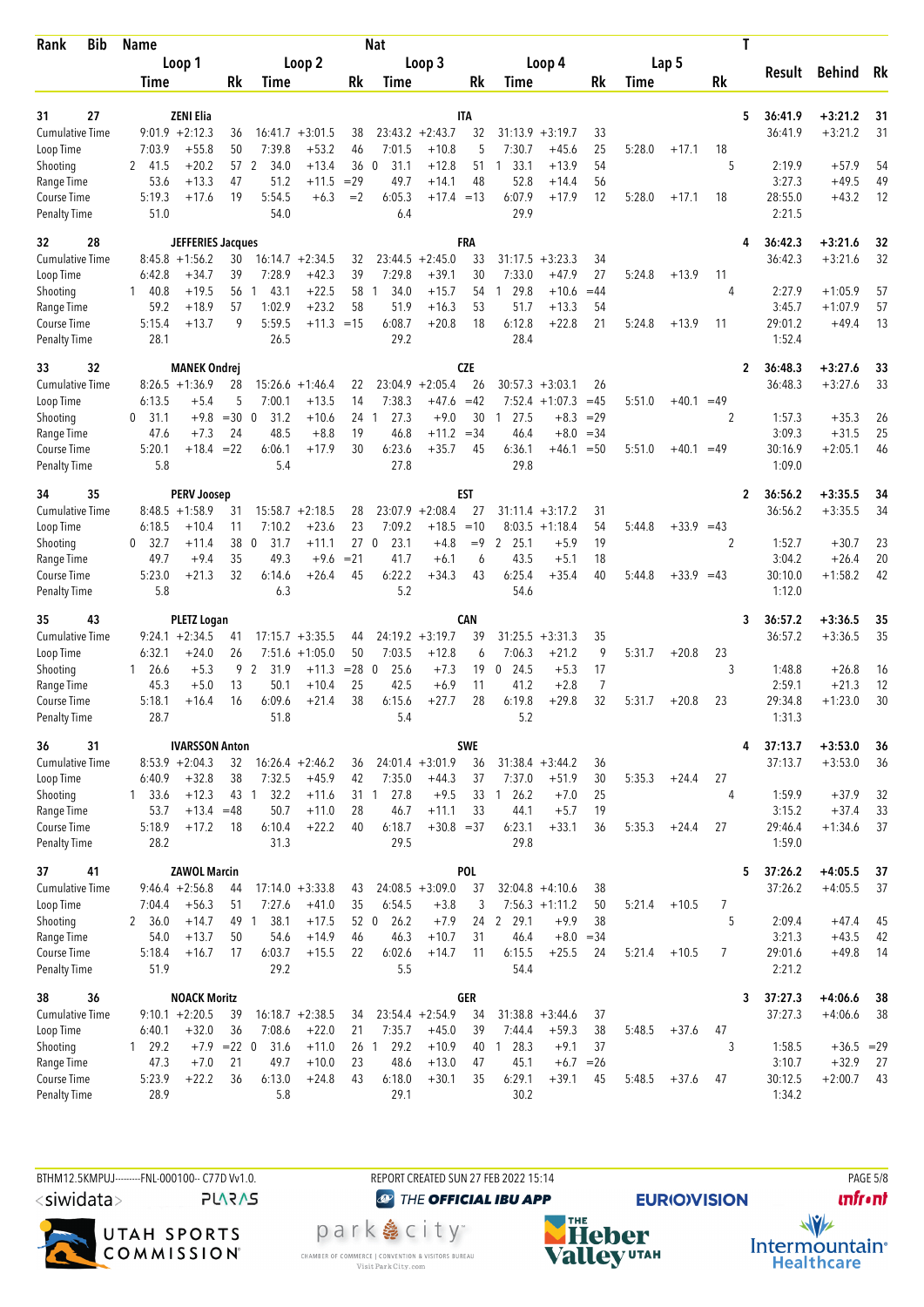| Bib<br>Rank                         |  | <b>Name</b>    |                                       |                       |                |                               |              | <b>Nat</b>           |                               |             |                          |                      |                 |        |              |    | Т |                   |                    |          |
|-------------------------------------|--|----------------|---------------------------------------|-----------------------|----------------|-------------------------------|--------------|----------------------|-------------------------------|-------------|--------------------------|----------------------|-----------------|--------|--------------|----|---|-------------------|--------------------|----------|
|                                     |  |                | Loop 1                                |                       |                | Loop <sub>2</sub>             |              |                      | Loop 3                        |             |                          | Loop 4               |                 |        | Lap 5        |    |   |                   |                    |          |
|                                     |  | Time           |                                       | Rk                    | Time           |                               | Rk           | Time                 |                               | Rk          | Time                     |                      | Rk              | Time   |              | Rk |   | Result            | Behind             | Rk       |
|                                     |  |                |                                       |                       |                |                               |              |                      |                               |             |                          |                      |                 |        |              |    |   |                   |                    |          |
| 21<br>39                            |  |                | <b>MUKKALA Jonni</b>                  |                       |                |                               |              |                      |                               | <b>FIN</b>  |                          |                      |                 |        |              |    | 6 | 37:46.2           | $+4:25.5$          | 39       |
| <b>Cumulative Time</b><br>Loop Time |  |                | $9:09.8 + 2:20.2$<br>$7:35.8$ +1:27.7 | 38<br>58              | 7:42.1         | $16:51.9 + 3:11.7$<br>$+55.5$ | 40<br>48     | 7:35.2               | $24:27.1 + 3:27.6$<br>$+44.5$ | 41<br>38    | 32:08.9<br>7:41.8        | $+4:14.7$<br>$+56.7$ | 41<br>34        | 5:37.3 | $+26.4 = 29$ |    |   | 37:46.2           | $+4:25.5$          | 39       |
| Shooting                            |  | 40.1<br>3      | $+18.8$                               | 55                    | 44.5<br>1      | $+23.9$                       | 59           | 29.4<br>1            | $+11.1$                       | $=42$       | 34.2                     | $+15.0$              | 56              |        |              | 6  |   | 2:28.4            | $+1:06.4$          | 58       |
| Range Time                          |  | 1:00.4         | $+20.1$                               | $= 58$                | 1:03.4         | $+23.7$                       | 59           | 50.5                 | $+14.9$                       | 51          | 53.9                     | $+15.5$              | 57              |        |              |    |   | 3:48.2            | $+1:10.4$          | 58       |
| Course Time                         |  | 5:20.1         | $+18.4$                               | $=22$                 | 6:08.6         | $+20.4$                       | 35           | 6:14.0               | $+26.1$                       | 25          | 6:17.6                   | $+27.6$              | 29              | 5:37.3 | $+26.4 = 29$ |    |   | 29:37.6           | $+1:25.8$          | 32       |
| <b>Penalty Time</b>                 |  | 1:15.3         |                                       |                       | 30.1           |                               |              | 30.7                 |                               |             | 30.3                     |                      |                 |        |              |    |   | 2:46.5            |                    |          |
| 45<br>40                            |  |                | <b>CONNELLY Zachary</b>               |                       |                |                               |              |                      |                               | <b>CAN</b>  |                          |                      |                 |        |              |    | 5 | 37:48.9           | $+4:28.2$          | 40       |
| <b>Cumulative Time</b>              |  |                | $10:23.0 + 3:33.4$                    | 54                    |                | $17:53.5 +4:13.3$             | 49           | 25:31.8              | $+4:32.3$                     | 49          |                          | $32:23.9 +4:29.7$    | 44              |        |              |    |   | 37:48.9           | $+4:28.2$          | 40       |
| Loop Time                           |  |                | $7:27.0 +1:18.9$                      | 56                    | 7:30.5         | $+43.9$                       | 41           | 7:38.3               | $+47.6$                       | $=42$       | 6:52.1                   | $+7.0$               | 3               | 5:25.0 | $+14.1$      | 12 |   |                   |                    |          |
| Shooting                            |  | 3, 35.2        | $+13.9$                               | 47                    | 41.5<br>1      | $+20.9$                       | 57           | 39.1<br>$\mathbf{1}$ | $+20.8$                       | 57          | $\boldsymbol{0}$<br>28.1 | $+8.9$               | $= 34$          |        |              | 5  |   | 2:24.0            | $+1:02.0$          | 55       |
| Range Time                          |  | 57.1           | $+16.8$                               | 54                    | 1:00.8         | $+21.1$                       | 57           | 58.2                 | $+22.6$                       | 57          | 46.3                     | $+7.9$               | 33              |        |              |    |   | 3:42.4            | $+1:04.6$          | 56       |
| Course Time                         |  | 5:11.8         | $+10.1$                               | 6                     | 5:59.5         | $+11.3 = 15$                  |              | 6:09.5               | $+21.6$                       | 19          | 6:00.5                   | $+10.5$              | 6               | 5:25.0 | $+14.1$      | 12 |   | 28:46.3           | $+34.5$            | 7        |
| <b>Penalty Time</b>                 |  | 1:18.1         |                                       |                       | 30.2           |                               |              | 30.5                 |                               |             | 5.3                      |                      |                 |        |              |    |   | 2:24.2            |                    |          |
| 38<br>41                            |  |                | JORONEN Sameli                        |                       |                |                               |              |                      |                               | FIN         |                          |                      |                 |        |              |    | 3 | 37:51.9           | $+4:31.2$          | 41       |
| <b>Cumulative Time</b>              |  |                | $9:17.4 + 2:27.8$                     | 40                    | 16:57.4        | $+3:17.2$                     | 41           |                      | $24:18.7 + 3:19.2$            | 38          | 32:07.1                  | $+4:12.9$            | 39              |        |              |    |   | 37:51.9           | $+4:31.2$          | 41       |
| Loop Time                           |  | 6:40.4         | $+32.3$                               | 37                    | 7:40.0         | $+53.4$                       | 47           | 7:21.3               | $+30.6$                       | 21          | 7:48.4                   | $+1:03.3$            | 40              | 5:44.8 | $+33.9 = 43$ |    |   |                   |                    |          |
| Shooting                            |  | 1, 30.9        | $+9.6$                                | 29                    | 36.1<br>-1     | $+15.5$                       | 48           | 31.8<br>0            | $+13.5$                       | 52          | 31.0<br>1                | $+11.8$              | 48              |        |              | 3  |   | 2:09.9            | $+47.9$            | 46       |
| Range Time                          |  | 49.3           | $+9.0$                                | 30                    | 54.0           | $+14.3$                       | 43           | 51.2                 | $+15.6$                       | 52          | 50.7                     | $+12.3$              | 50              |        |              |    |   | 3:25.2            | $+47.4$            | $=46$    |
| Course Time                         |  | 5:22.3         | $+20.6$                               | 31                    | 6:17.0         | $+28.8$                       | 48           | 6:24.4               | $+36.5$                       | 47          | 6:28.3                   | $+38.3$              | 44              | 5:44.8 | $+33.9 = 43$ |    |   | 30:16.8           | $+2:05.0$          | 45       |
| <b>Penalty Time</b>                 |  | 28.8           |                                       |                       | 29.0           |                               |              | 5.7                  |                               |             | 29.4                     |                      |                 |        |              |    |   | 1:33.1            |                    |          |
| 48<br>42                            |  |                | <b>ERIKSSON Alfred</b>                |                       |                |                               |              |                      |                               | <b>SWE</b>  |                          |                      |                 |        |              |    | 3 | 37:55.5           | $+4:34.8$          | 42       |
| <b>Cumulative Time</b>              |  |                | $9:46.9 + 2:57.3$                     | 45                    |                | $16:45.5 + 3:05.3$            | 39           |                      | $24:40.8 + 3:41.3$            | 42          |                          | $32:07.8 + 4:13.6$   | 40              |        |              |    |   | 37:55.5           | $+4:34.8$          | 42       |
| Loop Time                           |  | 6:37.9         | $+29.8$                               | 34                    | 6:58.6         | $+12.0$                       | 12           |                      | $7:55.3 +1:04.6$              | 48          | 7:27.0                   | $+41.9$              | 24              | 5:47.7 | $+36.8$      | 45 |   |                   |                    |          |
| Shooting                            |  | $1 \quad 27.7$ | $+6.4$                                | 14 <sub>0</sub><br>23 | 29.5           | $+8.9$                        | $14 \quad 2$ | 23.9                 | $+5.6$<br>$+8.2$              | 14          | 23.6<br>$\mathbf{0}$     | $+4.4$               | 13              |        |              | 3  |   | 1:44.8<br>3:03.9  | $+22.8$<br>$+26.1$ | 9        |
| Range Time<br>Course Time           |  | 47.5<br>5:21.4 | $+7.2$<br>+19.7                       | $=26$                 | 47.8<br>6:05.1 | $+8.1$<br>$+16.9$             | $=13$<br>26  | 43.8<br>6:15.3       | $+27.4$                       | $=19$<br>27 | 44.8<br>6:36.1           | $+6.4$<br>$+46.1$    | $= 23$<br>$=50$ | 5:47.7 | $+36.8$      | 45 |   | 30:05.6           | $+1:53.8$          | 19<br>40 |
| <b>Penalty Time</b>                 |  | 28.9           |                                       |                       | 5.6            |                               |              | 56.1                 |                               |             | 6.1                      |                      |                 |        |              |    |   | 1:36.8            |                    |          |
| 42<br>43                            |  |                | <b>PROSSER Maximilian</b>             |                       |                |                               |              |                      |                               | <b>AUT</b>  |                          |                      |                 |        |              |    | 5 | 37:59.7           | $+4:39.0$          |          |
| <b>Cumulative Time</b>              |  |                | $9:54.6 + 3:05.0$                     | 48                    |                | $17:16.3 + 3:36.1$            | 45           | 24:24.8              | $+3:25.3$                     | 40          | 32:17.8                  | $+4:23.6$            | 42              |        |              |    |   | 37:59.7           | $+4:39.0$          | 43<br>43 |
| Loop Time                           |  |                | $7:10.6 + 1:02.5$                     | 54                    | 7:21.7         | $+35.1$                       | 29           | 7:08.5               | $+17.8$                       | 9           | 7:53.0                   | $+1:07.9$            | 48              | 5:41.9 | $+31.0$      | 39 |   |                   |                    |          |
| Shooting                            |  | -37.1<br>2     | $+15.8$                               | 51 1                  | 36.0           | $+15.4$                       | 47           | 29.8<br>$\mathbf 0$  | $+11.5$                       | $=46$       | $\overline{2}$<br>31.4   | $+12.2$              | 49              |        |              | 5  |   | 2:14.5            | $+52.5$            | 48       |
| Range Time                          |  | 54.8           | $+14.5$                               | 51                    | 55.5           | $+15.8$                       | 50           | 47.3                 | $+11.7$                       | 37          | 47.6                     | $+9.2$               | 39              |        |              |    |   | 3:25.2            | $+47.4$            | $=46$    |
| Course Time                         |  | 5:24.6         | $+22.9$                               | 37                    | 5:58.2         | $+10.0$                       | 13           | 6:15.7               | $+27.8$                       | $=29$       | 6:13.6                   | $+23.6$              | 23              | 5:41.9 | $+31.0$      | 39 |   | 29:34.0           | $+1:22.2$          | 28       |
| <b>Penalty Time</b>                 |  | 51.1           |                                       |                       | 28.0           |                               |              | 5.4                  |                               |             | 51.8                     |                      |                 |        |              |    |   | 2:16.4            |                    |          |
| 44<br>57                            |  |                | <b>LOVSTROM Reid</b>                  |                       |                |                               |              |                      |                               | CAN         |                          |                      |                 |        |              |    | 1 | 38:11.6           | $+4:50.9$          | 44       |
| Cumulative Time                     |  |                | $10:33.2 + 3:43.6$                    | 56                    |                | $18:01.2 +4:21.0$             | 52           |                      | $25:20.8 +4:21.3$             | 48          |                          | $32:40.1 +4:45.9$    | 45              |        |              |    |   | 38:11.6           | $+4:50.9$          | 44       |
| Loop Time                           |  | 6:59.2         | $+51.1$                               | 48                    | 7:28.0         | $+41.4$                       | 36           | 7:19.6               | $+28.9$                       | 20          | 7:19.3                   | $+34.2$              | 15              | 5:31.5 | $+20.6$      | 21 |   |                   |                    |          |
| Shooting                            |  | 1 44.9         | $+23.6$                               | 58 0                  | 39.7           | $+19.1$                       | 56 0         | 28.0                 | $+9.7$                        |             | 34 0 31.5                | $+12.3$              | 50              |        |              | 1  |   | 2:24.3            | $+1:02.3$          | 56       |
| Range Time                          |  | 1:00.4         | $+20.1$                               | $= 58$                | 57.1           | $+17.4$                       | 54           | 48.1                 | $+12.5$                       | 42          | 51.3                     | $+12.9$              | 52              |        |              |    |   | 3:36.9            | $+59.1$            | 54       |
| Course Time                         |  | 5:30.3         | $+28.6$                               | 50                    | 6:25.7         | $+37.5$                       | 52           | 6:26.0               | $+38.1$                       | 48          | 6:22.7                   | $+32.7$              | 35              | 5:31.5 | $+20.6$      | 21 |   | 30:16.2           | $+2:04.4$          | 44       |
| <b>Penalty Time</b>                 |  | 28.5           |                                       |                       | 5.2            |                               |              | 5.4                  |                               |             | 5.3                      |                      |                 |        |              |    |   | 44.5              |                    |          |
| 49<br>45                            |  |                | <b>LEONESIO lacopo</b>                |                       |                |                               |              |                      |                               | ITA         |                          |                      |                 |        |              |    | 0 | 38:12.9           | $+4:52.2$          | 45       |
| <b>Cumulative Time</b>              |  |                | $9:43.4 +2:53.8$                      | 43                    |                | $17:17.7 + 3:37.5$            | 46           |                      | $24:48.6 + 3:49.1$            | 43          | $32:21.9 +4:27.7$        |                      | 43              |        |              |    |   | 38:12.9           | $+4:52.2$          | 45       |
| Loop Time                           |  | 6:34.4         | $+26.3$                               | 28                    | 7:34.3         | $+47.7$                       | 44           | 7:30.9               | $+40.2$                       | 33          | 7:33.3                   | $+48.2$              | 28              | 5:51.0 | $+40.1 = 49$ |    |   |                   |                    |          |
| Shooting                            |  | 0, 37.9        | $+16.6$                               | 52 0                  | 38.2           | $+17.6 = 53$ 0                |              | 29.4                 | $+11.1 = 42$                  |             | 31.7<br>0                | $+12.5$              | 51              |        |              | 0  |   | 2:17.3            | $+55.3$            | 50       |
| Range Time<br>Course Time           |  | 57.3<br>5:31.5 | $+17.0$<br>$+29.8$                    | 55<br>54              | 58.4           | $+18.7$<br>$+41.9$            | 56           | 52.9                 | $+17.3 = 54$                  | 52          | 50.4<br>6:36.8           | $+12.0$<br>$+46.8$   | 48<br>54        | 5:51.0 |              |    |   | 3:39.0<br>31:01.5 | $+1:01.2$          | 55<br>54 |
| <b>Penalty Time</b>                 |  | 5.5            |                                       |                       | 6:30.1<br>5.8  |                               | 57           | 6:32.1<br>5.8        | $+44.2$                       |             | 6.1                      |                      |                 |        | $+40.1 = 49$ |    |   | 23.4              | $+2:49.7$          |          |
| 46<br>46                            |  |                | <b>ABRAHAM Ludek</b>                  |                       |                |                               |              |                      |                               | <b>CZE</b>  |                          |                      |                 |        |              |    | 5 | 38:31.6           | $+5:10.9$          | 46       |
| Cumulative Time                     |  |                | $9:24.7 +2:35.1$                      | 42                    |                | $16:57.8 + 3:17.6$            | 42           |                      | $25:17.8 +4:18.3$             | 47          |                          | $32:55.2 + 5:01.0$   | 47              |        |              |    |   | 38:31.6           | $+5:10.9$          | 46       |
| Loop Time                           |  | 6:24.7         | $+16.6$                               | 18                    | 7:33.1         | $+46.5$                       | 43           |                      | $8:20.0 +1:29.3$              | 55          | 7:37.4                   | $+52.3$              | 31              | 5:36.4 | $+25.5$      | 28 |   |                   |                    |          |
| Shooting                            |  | 0 30.5         | $+9.2$                                | 28 1                  | 35.6           | $+15.0$                       |              | 29.8<br>45 3         | $+11.5 = 46$                  |             | 1 29.8                   | $+10.6$              | $=44$           |        |              | 5  |   | 2:05.8            | $+43.8$            | 42       |
| Range Time                          |  | 49.5           | $+9.2 = 31$                           |                       | 53.0           | $+13.3$                       | 39           | 48.2                 | $+12.6 = 43$                  |             | 46.7                     | $+8.3$               | 38              |        |              |    |   | 3:17.4            | $+39.6 = 38$       |          |
| Course Time                         |  | 5:29.6         | $+27.9$                               | 47                    | 6:11.1         | $+22.9$                       | 41           | 6:18.4               | $+30.5$                       | 36          | 6:21.3                   | $+31.3$              | 33              | 5:36.4 | $+25.5$      | 28 |   | 29:56.8           | $+1:45.0$          | - 38     |
| <b>Penalty Time</b>                 |  | 5.6            |                                       |                       | 28.9           |                               |              | 1:13.4               |                               |             | 29.3                     |                      |                 |        |              |    |   | 2:17.3            |                    |          |
|                                     |  |                |                                       |                       |                |                               |              |                      |                               |             |                          |                      |                 |        |              |    |   |                   |                    |          |

BTHM12.5KMPUJ--------FNL-000100-- C77D Vv1.0. REPORT CREATED SUN 27 FEB 2022 15:14 PAGE 6/8 <siwidata>

**PLARAS** 



**@** THE OFFICIAL IBU APP

park e city<sup>®</sup> CHAMBER OF COMMERCE | CONVENTION & VISITORS BUREAU<br>Visit Park City.com



**unfront**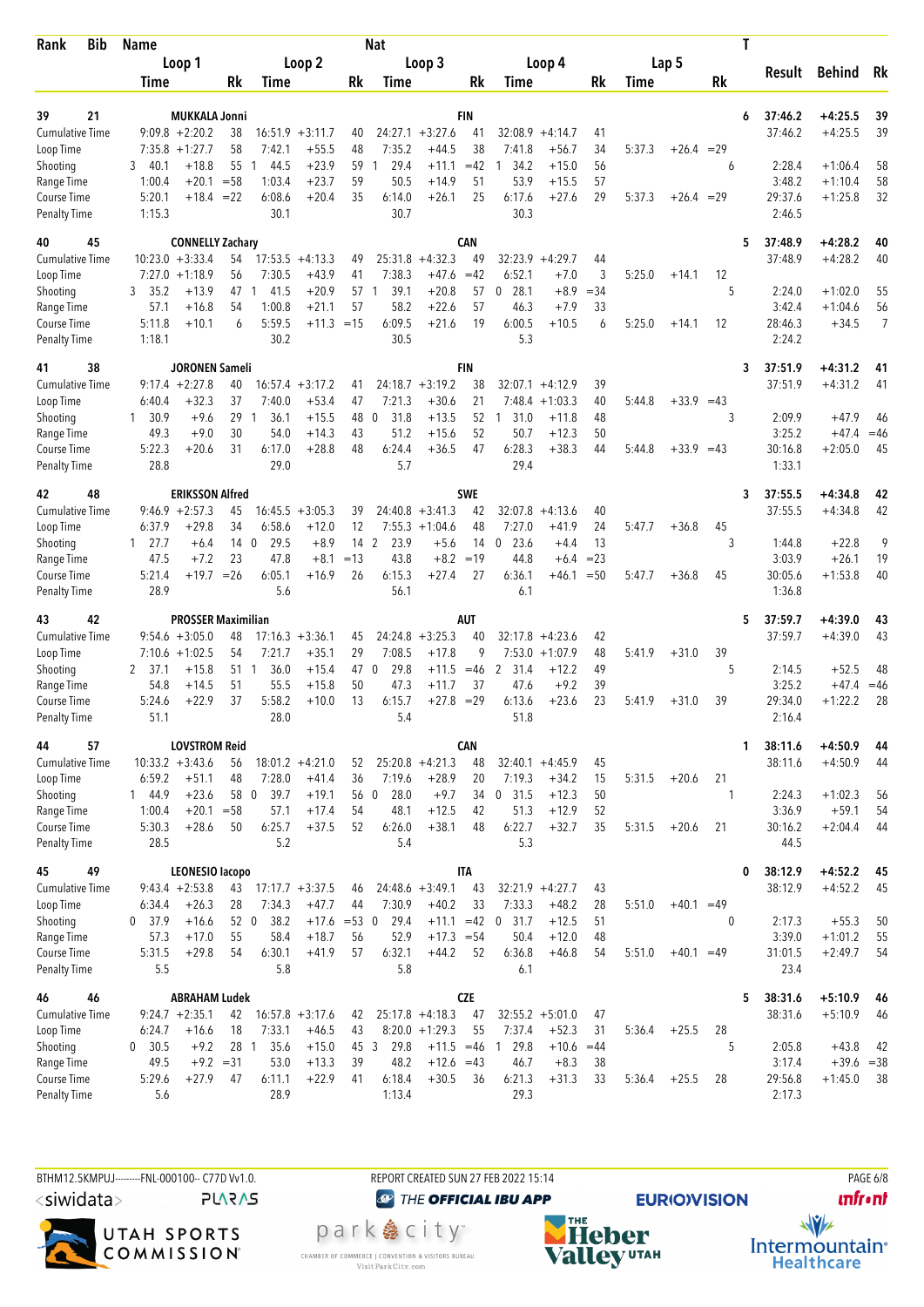| <b>Bib</b><br>Rank                 | <b>Name</b>              |                                             |                 |                        |                             |                          | <b>Nat</b>                     |                            |              |                        |                            |             |        |         | T       |                    |                        |          |
|------------------------------------|--------------------------|---------------------------------------------|-----------------|------------------------|-----------------------------|--------------------------|--------------------------------|----------------------------|--------------|------------------------|----------------------------|-------------|--------|---------|---------|--------------------|------------------------|----------|
|                                    |                          | Loop 1                                      |                 |                        | Loop <sub>2</sub>           |                          |                                | Loop 3                     |              |                        | Loop 4                     |             |        | Lap 5   |         |                    |                        |          |
|                                    | Time                     |                                             | Rk              | Time                   |                             | Rk                       | Time                           |                            | Rk           | Time                   |                            | Rk          | Time   |         | Rk      | Result             | <b>Behind</b>          | Rk       |
|                                    |                          |                                             |                 |                        |                             |                          |                                |                            |              |                        |                            |             |        |         |         |                    |                        |          |
| 51<br>47<br><b>Cumulative Time</b> |                          | <b>BEAUVAIS Cesar</b><br>$10:09.4 + 3:19.8$ | 52              | 17:26.3                | $+3:46.1$                   |                          |                                | $25:16.0 +4:16.5$          | BEL<br>45    | 32:54.7                | $+5:00.5$                  |             |        |         | 4       | 38:47.2<br>38:47.2 | $+5:26.5$<br>$+5:26.5$ | 47<br>47 |
| Loop Time                          | 6:56.4                   | $+48.3$                                     | 46              | 7:16.9                 | $+30.3$                     | 47<br>27                 | 7:49.7                         | $+59.0$                    | 47           | 7:38.7                 | $+53.6$                    | 46<br>32    | 5:52.5 | $+41.6$ | 51      |                    |                        |          |
| Shooting                           | 2 29.1                   | $+7.8$                                      | $=19$           | 34.5<br>$\mathbf 0$    | $+13.9$                     | 39                       | 26.7<br>1                      | $+8.4$                     | 28           | 24.8                   | $+5.6$                     | 18          |        |         | 4       | 1:55.2             | $+33.2$                | 25       |
| Range Time                         | 48.8                     | $+8.5$                                      | 27              | 53.3                   | $+13.6$                     | $=40$                    | 46.8                           | $+11.2$                    | $=34$        | 44.8                   | $+6.4$                     | $= 23$      |        |         |         | 3:13.7             | $+35.9$                | 32       |
| Course Time                        | 5:15.6                   | $+13.9$                                     | 10              | 6:18.1                 | $+29.9$                     | 49                       | 6:31.2                         | $+43.3$                    | 51           | 6:23.5                 | $+33.5$                    | 37          | 5:52.5 | $+41.6$ | 51      | 30:20.9            | $+2:09.1$              | 47       |
| <b>Penalty Time</b>                | 52.0                     |                                             |                 | 5.4                    |                             |                          | 31.6                           |                            |              | 30.3                   |                            |             |        |         |         | 1:59.5             |                        |          |
| 48<br>34                           |                          | <b>LIENBACHER Pascal</b>                    |                 |                        |                             |                          |                                |                            | <b>AUT</b>   |                        |                            |             |        |         | 5       | 39:02.1            | $+5:41.4$              | 48       |
| <b>Cumulative Time</b>             |                          | $8:56.3 +2:06.7$                            | 34              | 16:02.5                | $+2:22.3$                   | 30                       |                                | $25:04.1 + 4:04.6$         | 44           |                        | $32:58.6 + 5:04.4$         | 48          |        |         |         | 39:02.1            | $+5:41.4$              | 48       |
| Loop Time                          | 6:27.3                   | $+19.2$                                     | 20              | 7:06.2                 | $+19.6$                     | 19                       |                                | $9:01.6 +2:10.9$           | 57           | 7:54.5                 | $+1:09.4$                  | 49          | 6:03.5 | $+52.6$ | 55      |                    |                        |          |
| Shooting                           | $0$ 31.7                 | $+10.4$                                     | 36              | $\overline{0}$<br>32.9 | $+12.3$                     | 33 4                     | 32.7                           | $+14.4$                    | 53           | 28.0<br>1              | $+8.8$                     | 33          |        |         | 5       | 2:05.4             | $+43.4 = 40$           |          |
| Range Time                         | 51.2                     | $+10.9$                                     | 42              | 51.2                   | $+11.5$                     | $=29$                    | 53.5                           | $+17.9$                    | 56           | 48.6                   | $+10.2$                    | 44          |        |         |         | 3:24.5             | $+46.7$                | 44       |
| Course Time                        | 5:30.8                   | $+29.1$                                     | 52              | 6:09.1                 | $+20.9$                     | 37                       | 6:22.3                         | $+34.4$                    | 44           | 6:36.2                 | $+46.2$                    | 52          | 6:03.5 | $+52.6$ | 55      | 30:41.9            | $+2:30.1$              | 50       |
| <b>Penalty Time</b>                | 5.3                      |                                             |                 | 5.9                    |                             |                          | 1:45.7                         |                            |              | 29.7                   |                            |             |        |         |         | 2:26.7             |                        |          |
| 49<br>44                           |                          | <b>FOIDL Benedikt</b>                       |                 |                        |                             |                          |                                |                            | <b>AUT</b>   |                        |                            |             |        |         | 5       | 39:22.7            | $+6:02.0$              | 49       |
| <b>Cumulative Time</b>             |                          | $9:47.5 + 2:57.9$                           | 46              | 17:58.7                | $+4:18.5$                   | 51                       |                                | $26:07.2 + 5:07.7$         | 53           | 33:27.6                | $+5:33.4$                  | 49          |        |         |         | 39:22.7            | $+6:02.0$              | 49       |
| Loop Time                          | 6:51.5                   | $+43.4$                                     | 44              | 8:11.2                 | $+1:24.6$                   | $= 55$                   |                                | $8:08.5 +1:17.8$           | 51           | 7:20.4                 | $+35.3$                    | 18          | 5:55.1 | $+44.2$ | 52      |                    |                        |          |
| Shooting<br>Range Time             | 1 31.5<br>51.1           | $+10.2$<br>$+10.8$                          | 35<br>41        | 2<br>29.4<br>51.2      | $+8.8$<br>$+11.5$           | 13 <sup>2</sup><br>$=29$ | 22.2<br>43.6                   | $+3.9$<br>$+8.0$           | 4<br>17      | 22.1<br>0<br>43.0      | $+2.9$<br>$+4.6$           | $= 6$<br>17 |        |         | 5       | 1:45.4<br>3:08.9   | $+23.4$<br>$+31.1$     | 10<br>24 |
| Course Time                        | 5:30.0                   | $+28.3$                                     | 49              | 6:26.8                 | $+38.6$                     | 53                       | 6:29.9                         | $+42.0$                    | 50           | 6:31.6                 | $+41.6$                    | 46          | 5:55.1 | $+44.2$ | 52      | 30:53.4            | $+2:41.6$              | 53       |
| <b>Penalty Time</b>                | 30.3                     |                                             |                 | 53.1                   |                             |                          | 54.9                           |                            |              | 5.8                    |                            |             |        |         |         | 2:24.2             |                        |          |
| 56<br>50                           |                          | <b>KUUTTINEN Patrik</b>                     |                 |                        |                             |                          |                                |                            | <b>FIN</b>   |                        |                            |             |        |         | 3       | 39:25.8            | $+6:05.1$              | 50       |
| <b>Cumulative Time</b>             |                          | $10:06.6 + 3:17.0$                          | 51              |                        | $17:29.4 + 3:49.2$          | 48                       |                                | $25:16.5 + 4:17.0$         | 46           |                        | $33:28.6 + 5:34.4$         | 50          |        |         |         | 39:25.8            | $+6:05.1$              | 50       |
| Loop Time                          | 6:32.6                   | $+24.5$                                     | 27              | 7:22.8                 | $+36.2$                     | 31                       | 7:47.1                         | $+56.4$                    | 45           |                        | $8:12.1 + 1:27.0$          | 55          | 5:57.2 | $+46.3$ | 54      |                    |                        |          |
| Shooting                           | $0$ 35.7                 | $+14.4$                                     | 48              | 35.3<br>$\overline{0}$ | $+14.7$                     | 43                       | 23.4<br>$\mathbf{1}$           | $+5.1$                     | 13           | 2<br>28.2              | $+9.0$                     | 36          |        |         | 3       | 2:02.7             | $+40.7$                | 37       |
| Range Time                         | 56.3                     | $+16.0$                                     | 53              | 55.7                   | $+16.0$                     | 51                       | 44.3                           | $+8.7$                     | 22           | 48.1                   | $+9.7$                     | $=42$       |        |         |         | 3:24.4             | $+46.6$                | 43       |
| Course Time                        | 5:31.0                   | $+29.3$                                     | 53              | 6:21.5                 | $+33.3$                     | $= 50$                   | 6:32.9                         | $+45.0$                    | 53           | 6:27.9                 | +37.9                      | 43          | 5:57.2 | $+46.3$ | 54      | 30:50.5            | $+2:38.7$              | 52       |
| <b>Penalty Time</b>                | 5.3                      |                                             |                 | 5.6                    |                             |                          | 29.8                           |                            |              | 56.1                   |                            |             |        |         |         | 1:36.9             |                        |          |
| 50<br>51                           |                          | <b>ZASHEV Vasil</b>                         |                 |                        |                             |                          |                                |                            | <b>BUL</b>   |                        |                            |             |        |         | 6       | 39:39.9            | $+6:19.2$              | 51       |
| <b>Cumulative Time</b>             |                          | $10:21.2 + 3:31.6$                          | 53              |                        | $18:32.4 +4:52.2$           | 58                       |                                | $26:08.4 + 5:08.9$         | 54           | 33:51.9                | $+5:57.7$                  | 52          |        |         |         | 39:39.9            | $+6:19.2$              | 51       |
| Loop Time                          |                          | $7:08.2 +1:00.1$                            | 52              | 8:11.2                 | $+1:24.6$                   | $=55$                    | 7:36.0                         | $+45.3$                    | 40           | 7:43.5                 | $+58.4$                    | $=35$       | 5:48.0 | $+37.1$ | 46      |                    |                        |          |
| Shooting<br>Range Time             | $1 \quad 34.1$<br>52.2   | $+12.8$<br>$+11.9$                          | 45<br>44        | 3<br>36.2<br>54.5      | $+15.6$<br>$+14.8$          | 49<br>$=44$              | 23.1<br>$\overline{1}$<br>42.1 | $+4.8$<br>$+6.5$           | $=9$<br>$=8$ | 20.2<br>-1<br>39.8     | $+1.0$<br>$+1.4$           | 3<br>$=$ 3  |        |         | 6       | 1:53.7<br>3:08.6   | $+31.7$<br>$+30.8$     | 24<br>22 |
| Course Time                        | 5:47.8                   | +46.1                                       | 59              | 5:59.9                 | $+11.7$                     | 17                       | 6:24.0                         | $+36.1$                    | 46           | 6:32.3                 | $+42.3$                    | 47          | 5:48.0 | $+37.1$ | 46      | 30:32.0            | $+2:20.2$              | 48       |
| <b>Penalty Time</b>                | 28.2                     |                                             |                 | 1:16.8                 |                             |                          | 29.9                           |                            |              | 31.4                   |                            |             |        |         |         | 2:46.4             |                        |          |
| 58<br>52                           |                          | <b>CIGAK Nikita</b>                         |                 |                        |                             |                          |                                |                            | LTU          |                        |                            |             |        |         | 3       | 39:41.7            | $+6:21.0$              | 52       |
| <b>Cumulative Time</b>             |                          | $10:53.5 + 4:03.9$                          | 58              |                        | $18:19.9 + 4:39.7$          | 56                       |                                | $25:44.9 +4:45.4$          | 51           |                        | $33:36.7 + 5:42.5$         | 51          |        |         |         | 39:41.7            | $+6:21.0$              | 52       |
| Loop Time                          |                          | $7:12.5 + 1:04.4$                           | 55              | 7:26.4                 | $+39.8$                     | 34                       | 7:25.0                         | $+34.3$                    | 24           |                        | $7:51.8 +1:06.7$           | 44          | 6:05.0 | $+54.1$ | 56      |                    |                        |          |
| Shooting                           | 2 33.4                   | $+12.1$                                     | 42 0            | 30.3                   | $+9.7$                      |                          | 16 0<br>29.0                   | $+10.7 = 38$               |              | 128.1                  | $+8.9$                     | $=34$       |        |         | 3       | 2:00.9             | $+38.9$                | 35       |
| Range Time                         | 51.6                     | $+11.3$                                     | 43              | 51.5                   | $+11.8$                     | 33                       | 46.4                           | $+10.8$                    | 32           | 46.5                   | $+8.1$                     | 37          |        |         |         | 3:16.0             | $+38.2$                | 36       |
| Course Time                        | 5:28.5                   | $+26.8$                                     | 45              | 6:29.4                 | $+41.2$                     | 56                       | 6:33.0                         | $+45.1$                    | 54           | 6:35.2                 | $+45.2$                    | 48          | 6:05.0 | $+54.1$ | 56      | 31:11.1            | $+2:59.3$              | 55       |
| <b>Penalty Time</b>                | 52.3                     |                                             |                 | 5.5                    |                             |                          | 5.5                            |                            |              | 30.1                   |                            |             |        |         |         | 1:33.5             |                        |          |
| 59<br>53                           |                          | <b>PALM Tuudor</b>                          |                 |                        |                             |                          |                                |                            | <b>EST</b>   |                        |                            |             |        |         | 5       | 40:06.5            | $+6:45.8$              | 53       |
| <b>Cumulative Time</b>             |                          | $10:30.2 + 3:40.6$                          | 55              |                        | $18:24.1 + 4:43.9$          | 57                       |                                | $26:35.1 + 5:35.6$         | 55           |                        | $34:25.8 + 6:31.6$         | 55          |        |         |         | 40:06.5            | $+6:45.8$              | 53       |
| Loop Time<br>Shooting              | 6:49.2<br>$1 \quad 33.0$ | $+41.1$<br>$+11.7 = 39$ 1                   | 41              | 38.6                   | $7:53.9 +1:07.3$<br>$+18.0$ | 52                       | 55 2<br>23.1                   | $8:11.0 +1:20.3$<br>$+4.8$ | 53<br>$=9$   | 25.3<br>$\overline{1}$ | $7:50.7 +1:05.6$<br>$+6.1$ | 42<br>21    | 5:40.7 | $+29.8$ | 35<br>5 | 2:00.1             | $+38.1 = 33$           |          |
| Range Time                         | 52.4                     | $+12.1$                                     | 45              | 56.0                   | $+16.3$                     | 53                       | 42.9                           | $+7.3 = 14$                |              | 44.6                   | $+6.2$                     | 22          |        |         |         | 3:15.9             | $+38.1$                | 35       |
| Course Time                        | 5:27.5                   | $+25.8$                                     | 42              | 6:27.5                 | $+39.3 = 54$                |                          | 6:33.5                         | $+45.6$                    | 55           | 6:35.6                 | $+45.6$                    | 49          | 5:40.7 | $+29.8$ | 35      | 30:44.8            | $+2:33.0$              | 51       |
| <b>Penalty Time</b>                | 29.3                     |                                             |                 | 30.3                   |                             |                          | 54.5                           |                            |              | 30.4                   |                            |             |        |         |         | 2:24.7             |                        |          |
| 40<br>54                           |                          | <b>CESNEK Damian</b>                        |                 |                        |                             |                          |                                |                            | <b>SVK</b>   |                        |                            |             |        |         | 5       | 40:08.6            | $+6:47.9$              | 54       |
| <b>Cumulative Time</b>             |                          | $8:54.8 + 2:05.2$                           | 33              |                        | $16:17.2 + 2:37.0$          | 33                       |                                | $25:41.7 +4:42.2$          | 50           |                        | $33:58.5 + 6:04.3$         | 53          |        |         |         | 40:08.6            | $+6:47.9$              | 54       |
| Loop Time                          | 6:15.8                   | $+7.7$                                      | 7               | 7:22.4                 | $+35.8$                     | 30                       |                                | $9:24.5 +2:33.8$           | 59           |                        | $8:16.8 + 1:31.7$          | 56          | 6:10.1 | $+59.2$ | 58      |                    |                        |          |
| Shooting                           | $0$ 28.4                 | $+7.1$                                      | 15 <sub>0</sub> | 35.2                   | $+14.6$                     | 42 4                     | 39.6                           | $+21.3$                    | 58           | 129.7                  | $+10.5$                    | $=42$       |        |         | 5       | 2:12.9             | $+50.9$                | 47       |
| Range Time                         | 48.3                     | $+8.0$                                      | 25              | 54.7                   | $+15.0 = 47$                |                          | 59.4                           | $+23.8$                    | 58           | 50.8                   | $+12.4$                    | 51          |        |         |         | 3:33.2             | $+55.4$                | 52       |
| Course Time                        | 5:21.9                   | $+20.2$                                     | 28              | 6:21.5                 | $+33.3 = 50$                |                          | 6:35.2                         | $+47.3$                    | 56           |                        | $6:54.6 +1:04.6$           | 59          | 6:10.1 | $+59.2$ | 58      | 31:23.3            | $+3:11.5$              | 58       |
| <b>Penalty Time</b>                | 5.5                      |                                             |                 | 6.2                    |                             |                          | 1:49.8                         |                            |              | 31.3                   |                            |             |        |         |         | 2:33.0             |                        |          |

BTHM12.5KMPUJ--------FNL-000100-- C77D Vv1.0. REPORT CREATED SUN 27 FEB 2022 15:14 PAGE 7/8 <siwidata>

**PLARAS** 



**@** THE OFFICIAL IBU APP

park e city<sup>®</sup> CHAMBER OF COMMERCE | CONVENTION & VISITORS BUREAU<br>Visit Park City.com



**EURIO)VISION** 

**unfront**